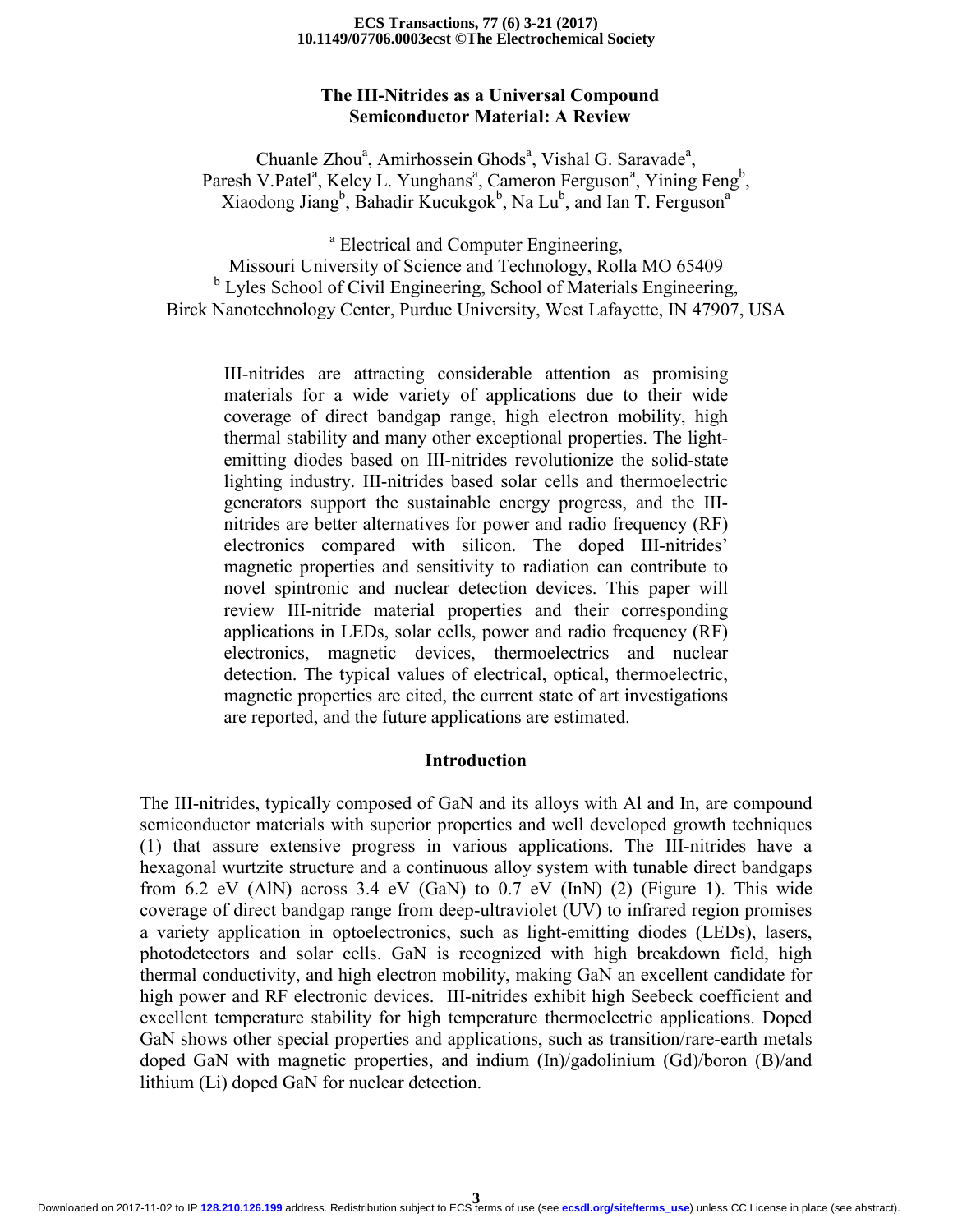This paper will review various applications of III-nitrides in the sequence of LEDs, solar cells, power and RF electronics, magnetic properties, thermoelectrics and nuclear detection applications, with their development history, current state of art and future explorations.



Figure 1 Bandgap vs. lattice constant for III-nitrides (2)

#### **The III-Nitrides for Light-Emitting Diodes**

Light-Emitting Diodes are a type of solid state lighting (SSL) with compact size, high energy efficiency and long lifetime. High brightness LEDs have various application in traffic lights, automobile brake lights and panel lights, indicator lights, mobile keyboards and displays, flat panel displays, and general lightings. III-nitrides (Ga, In, Al-N)-based LEDs play revolutionary role in the SSL market due to their wide emission spectrum covering UV, violet, blue and green, high efficiencies, and abilities for mass production  $(1-3)$ .

The first GaN-based LEDs were fabricated using MIS structure (4) in RCA in 1971, with an output power of 1-5  $\mu$ W. As the development of AlN or GaN buffer layers by molecular beam epitaxy (MBE) (5) and metalorganic chemical vapor deposition (MOCVD) (6,7), the quality of GaN film grown on sapphire substrate improved greatly. P-type GaN was achieved by Amano et al. in 1989 (8), and the hole compensation mechanism was clarified in 1992 (9). The first p-n junction GaN LED was reported by Nakamura et al. in 1991 with an output power and external quantum efficiency (EQE) of 42 μW and 0.18%, respectively (10). GaN has a direct bandgap of 3.45eV, corresponding to near UV light. Therefore, mixed alloys of (Al, In, Ga)N for band engineering is a hallmark for UV and visible light LEDs. High-quality InGaN layer on GaN on sapphire substrate demonstrated the first p-GaN/n-InGaN/n-GaN double-heterostructure (DH) blue LED in 1993 (11). Commercially available blue and green LEDs using InGaN quantumwell (QW) structures were demonstrated in the mid-1990s, and the output power and EQE of these LEDs were in the order of 3-5 mV and 6-9%, respectively (12,13,14). Time-resolved photoluminescence (TRPL) can be used to examine topological disorder from In phase segregation in wafers and prescreen InGaN LEDs before the final stages of processing (15).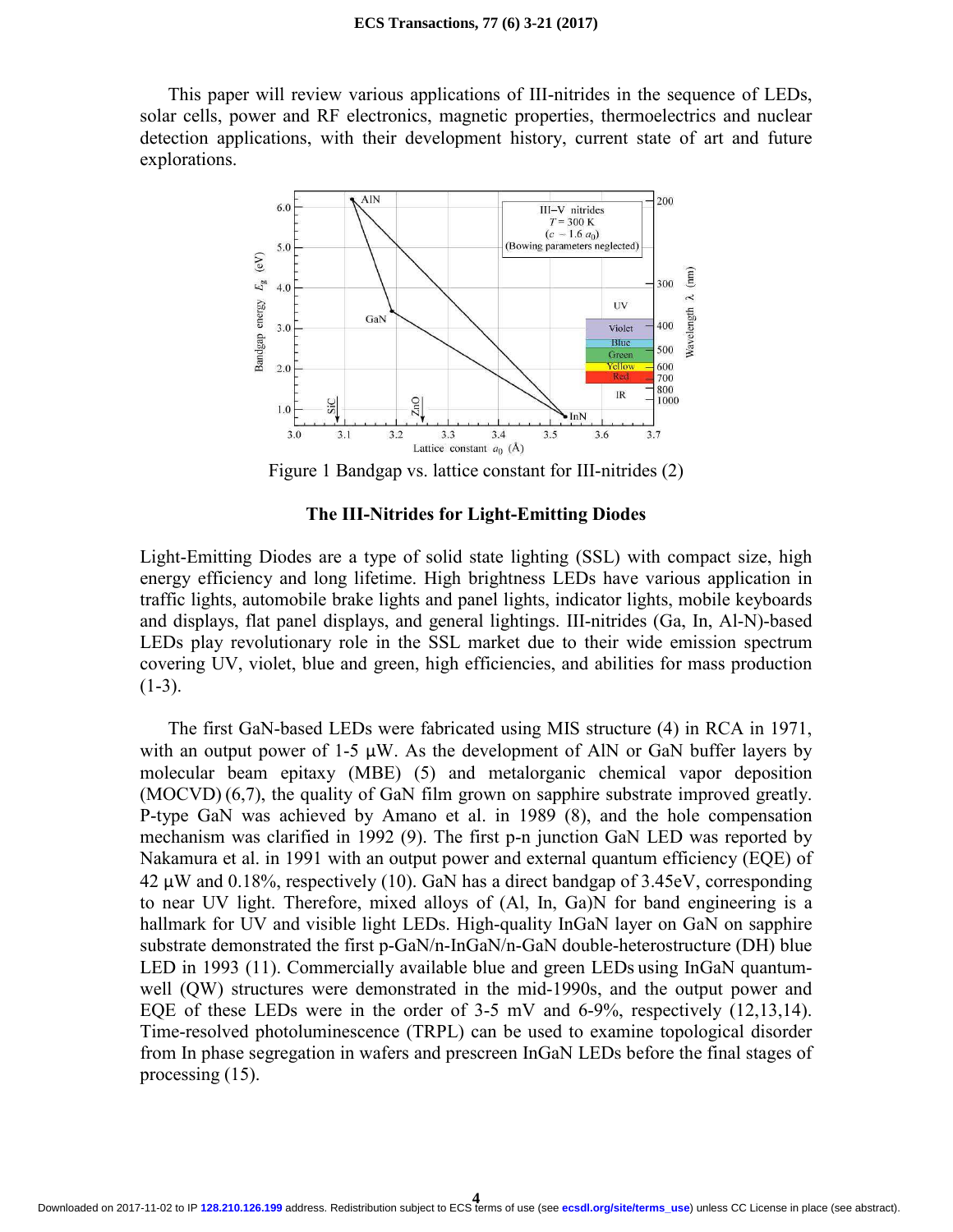LED light extraction efficiency was a major challenge for the III-nitrides LEDs. A considerable fraction of light was trapped within the LEDs by total internal reflection (TIR), due to the large differences in the reflection indices of GaN  $(n\sim 2.4)$  and sapphire substrate  $(n<sub>1</sub>, 8)$ . Patterned sapphire substrates (PSSs) (16) or roughening in vertical LEDs (VLEDs) achieve light extraction efficiencies of over 80% today (17,18). Methods are still under investigation to reduce TIR by surface roughening (19), substrate patterning, chip shape optimization, and material integrating/embedding (2).

The internal quantum efficiency (IQE), the ratio of generated photons to the electron– hole recombinations, was increased by improving the material quality and enhancing the electron-hole recombination. Electron or hole blocking layers in multi-quantum wells (MQWs) can confine one type of carriers and enhance the electron-hole recombination, and thus increase IQE (20,21). The first generation of III- nitrides LEDs are grown on sapphire substrates and show strong polarized electroluminescence. IQE of these polar LEDs achieve over 80% at low current densities, although experience "efficiency droop" at higher drive currents  $(22)$ , shown in Figure  $2(a)$ . The second generation of III-nitrides LEDs are grown on nonpolar/semipolar GaN substrates. By reducing the crystal defect in GaN substrate and the nonradiative defects in active layer of LEDs, the nonpolar/semipolar III-nitrides LEDs reduce the efficiency droop at current densities up to  $400A/cm<sup>2</sup>$  (Figure 2(b)), and the output power is significantly increased at higher current densities (22).



Figure 2 Quantum efficiency and light output as a function of current in (a) LED on sapphire substrate (b) LED on GaN substrate. The data points represent the measured results. The solid line on quantum efficiency represents the fitting curve based on carrier's rate equation. (22)

Bright white light LEDs are progressing due to the achievement of III-nitrides based LEDs. There are three ways of generating white light using LEDs: combination of red, green and blue LEDs, UV GaN LED plus blue and yellow phosphors, and blue IIInitrides LED with yellow phosphor. The blue III-nitrides LED with yellow phosphor dominates the white LED industry due to the simplicity of manufacturing and high theoretical efficacy (2,23).

Most white LEDs have a peak emission in the blue light range (400-490 nm) and a broad band emission around yellow light (500-700 nm). Blue light can affect many physiologic functions depending on the wavelength, intensity, duration of the exposure, and time of day. The accumulating experimental studies have indicated that LEDs with an emission peak of around 470–480 nm should not significantly increase the risk of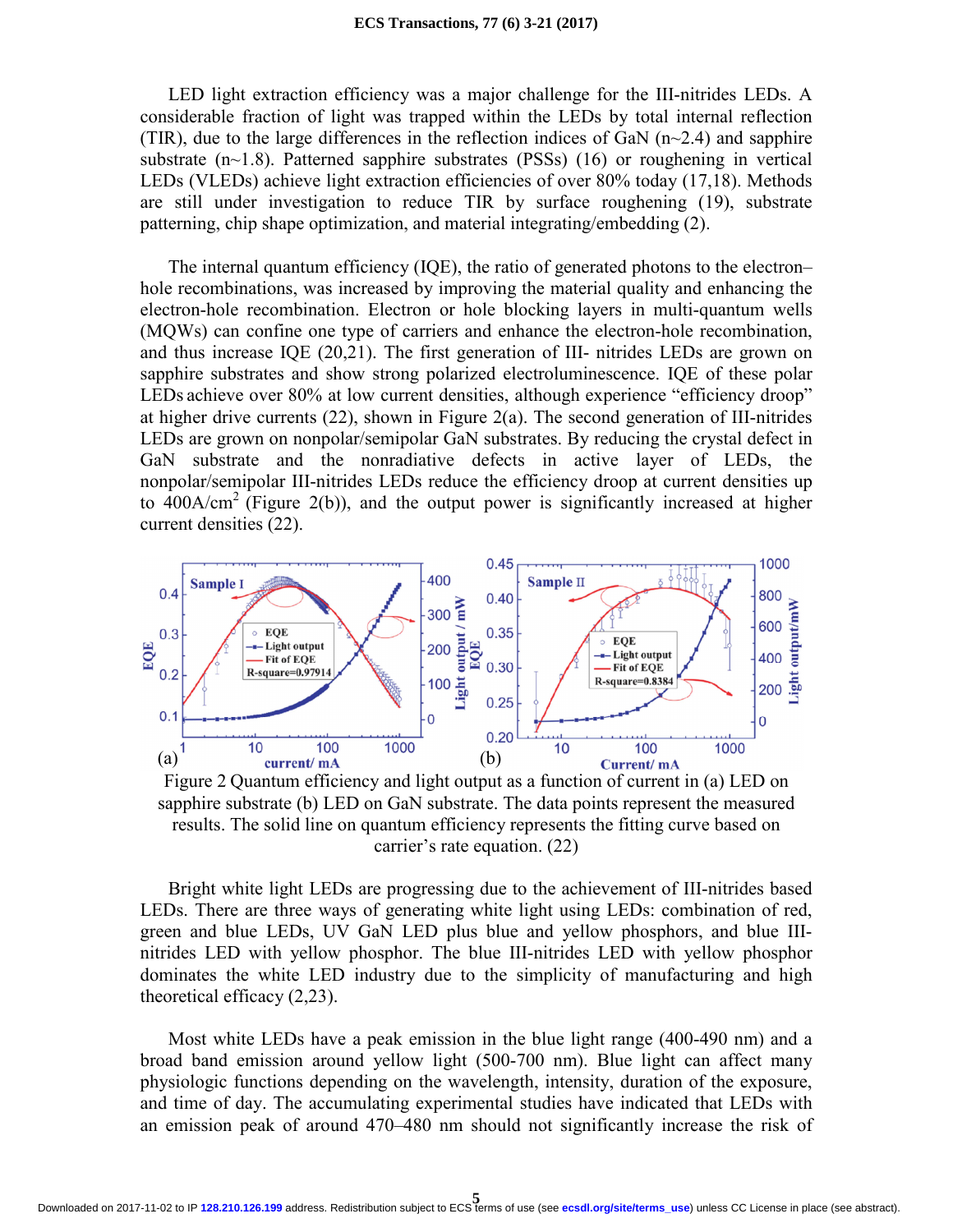development of ocular pathologies, while UV light and short wavelength blue light (400- 450 nm) are better to be blocked to protect the retina (24).

LEDs are used in displays for signage, outdoor video screens, television/monitor LCD backlighting, keyboards, smart phones and tablets, and they are penetrating the general illumination market. LEDs also produce a more efficient way for plant growth with a reduced carbon footprint than with traditional grow lights (25). GaN-based blue LEDs influence the exchange of  $CO<sub>2</sub>$  and the stoma, along with increasing anthocyanin (26,27), while green LEDs have a direct effect on stages of plant growth, such as seed dormancy and elongating the hypocotyl (27). The US Department of Energy (DOE) is driving the SSL technology development and SSL product applications; the DOE SSL program strategies predict 75% energy savings compared to the no-SSL scenario by 2035 (28).

#### **The III-Nitrides for Solar Cells**

The discovery of low-energy bandgap of 0.7 eV for InN (31, 32), as opposed to previously accepted value of 1.3 eV (33,34), has led to its wide use in conjunction with GaN (35-37). Due to InGaN's tunable bandgap from 0.7 eV (InN) to 3.4 eV (GaN), covering the entire air-mass-1.5 solar spectrum, it has been known as a candidate for high efficiency multi-junction photovoltaic devices. In a theoretical analysis, it was demonstrated for an InGaN-based four-junction solar cell to obtain power conversion efficiency (PCE) greater than 50%, In content of about 40% is required (38).

InGaN alloys have superior high energy radiation resistance, which can be used in space-based photovoltaic applications  $(39)$ . Absorption coefficients in the order of  $10<sup>5</sup>$  $cm<sup>-1</sup>$  have been obtained at the band edges of grown GaN and InGaN samples (40). This indicates more than 99% of the incident light with energy higher than the bandgap is absorbed within the first 500 nm of the material, leading to fabrication of relatively thin solar cell structures.



Figure 3 RT photoluminescence of MOCVD-grown GaN/InGaN solar cell indicating an apparent phase separation in InGaN (41).

Work done by Jani et al. (41) is among the first endeavors to experimentally demonstrate GaN as a high performance photovoltaic material. A p-i-n heterojunction structure, with In<sub>x</sub>Ga<sub>1-x</sub>N (x: 4-5%) as the active material with thickness of 200 nm, and GaN as the p- and n- contacts, was fabricated using MOCVD. Phase separation within the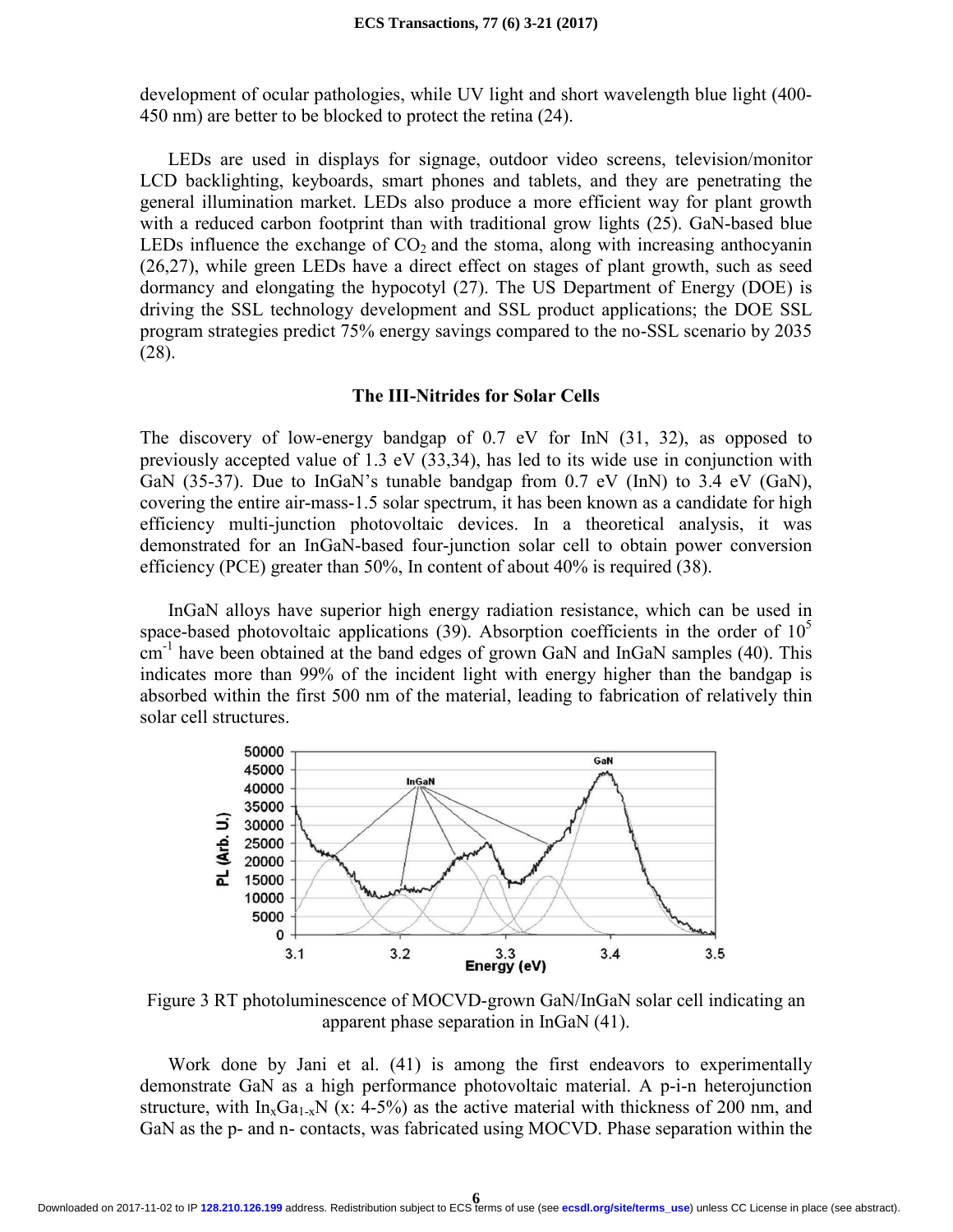material, observed through room temperature (RT) photoluminescence, was the primary challenge during the epitaxial growth as shown in Figure 3. It was observed that the lower bandgap phase-separated material leads to deterioration of open-circuit voltage  $(V<sub>oc</sub>)$  and short-circuit current density  $(J<sub>sc</sub>)$ . The problem of phase separation was later resolved through improved processing steps due to advancement of growing InGaN alloys using MOCVD (42).

Growing InGaN epilayers on GaN beyond a critical thickness causes extended crystalline defects in the InGaN epilayer close to the InGaN/GaN interface (43), primarily due to the large lattice mismatch between InN and GaN. The critical thickness of active layers in a  $p: In_{0.175}Ga_{0.835}N/n-In_{0.16}Ga_{0.84}N$  homo-junction was shown to be limited to 60 nm and 45 nm, respectively (44). This value reduces significantly by increasing the In alloy content, to about 1 nm for  $In_02Ga_0sN$  (45), leading to the partial loss of incident light due to transmission through the device. XRD and I-V measurements shows degradation of electrical characteristics and crystal quality of a MOCVD-grown 24 nm InGaN layer by increasing the In content from 30% to 40% (42).

| <b>Structure</b>                           | In Content $(\% )$ | $V_{oc}$ (V)     | $J_{sc}$ (mA/cm <sup>2</sup> ) | Ref.(Yr.) |  |
|--------------------------------------------|--------------------|------------------|--------------------------------|-----------|--|
| p:GaN/i:InGaN/n:GaN                        | $4 - 5$            | 2.40             | 4.00                           | 41 (2007) |  |
| p:GaN/i:InGaN/n:GaN                        | 10                 | 2.09             | 0.52                           | 46 (2009) |  |
| p:GaN/i:InGaN/n:GaN                        | 12                 | 1.81             | 4.20                           | 47 (2008) |  |
| p:GaN/i:InGaN/n:GaN                        | 12                 | 1.89             | 1.06                           | 48 (2011) |  |
| i:InGaN/NID*:GaN                           | 6.2                | 1.04             | 0.57                           | 49 (2017) |  |
| p:InGaN/n:GaN                              | 17                 | 1.47             | 0.26                           | 50 (2010) |  |
| InGaN/GaN MQW*                             | 20                 | 2.26             | 2.10                           | 52 (2016) |  |
| InGaN/GaN MQW                              | 30                 | 2.00             | 1.50                           | 42 (2009) |  |
| InGaN/GaN MQW                              | 30                 | 1.95             | 0.83                           | 33 (2010) |  |
| InGaN/GaN MQW                              | 30                 | 2.01             | 0.97                           | 34 (2016) |  |
| InGaN/GaN MQW                              | 35                 | 1.80             | 2.56                           | 35 (2010) |  |
| InGaN QD <sup>*</sup> /GaN SL <sup>*</sup> | 10                 | 0.7              | 1.38                           | 36 (2014) |  |
| InGaN/InGaN SL                             | 17                 | 1.78             | 3.08                           | 37 (2011) |  |
| PEDOT:PSS/GaN                              |                    | 0.331            | 13.7                           | 38 (2016) |  |
| NiAu/InGaN Schottky                        | 10                 | 0.40             | 0.065                          | 39 (2016) |  |
| NID: Not-intentionally doped               |                    | OD: Ouantum dot  |                                |           |  |
| MQW: Multiple quantum wells                |                    | SL: Superlattice |                                |           |  |

**Table I.** Electrical characteristics of GaN-based solar cells

The electrical characteristics of several fabricated GaN-based solar cells are reported in Table 1 and sorted in order of device structure as well as In composition level. As shown, by increasing the In alloy content, the  $V_{\text{oc}}$  and  $J_{\text{sc}}$  are degraded in most of the device structures. This indicates most of the research work done in this field used In alloy content of maximum 35%.

Recently, metal-semiconductor (M-S) junction has been used to alleviate the problem of p-type doping in GaN and InGaN layers, in which the rectifying Schottky junction between NiAu and InGaN causes the photo-generated current to flow throughout the fabricated device (38). However, considerable work needs to be done for improving the performance of such Schottky solar cells.

Therefore, GaN and its alloy InGaN, have shown promising results for the photovoltaic applications due to their tunable direct bandgap throughout all levels of In composition and high absorption coefficient. However, the degradation of crystal quality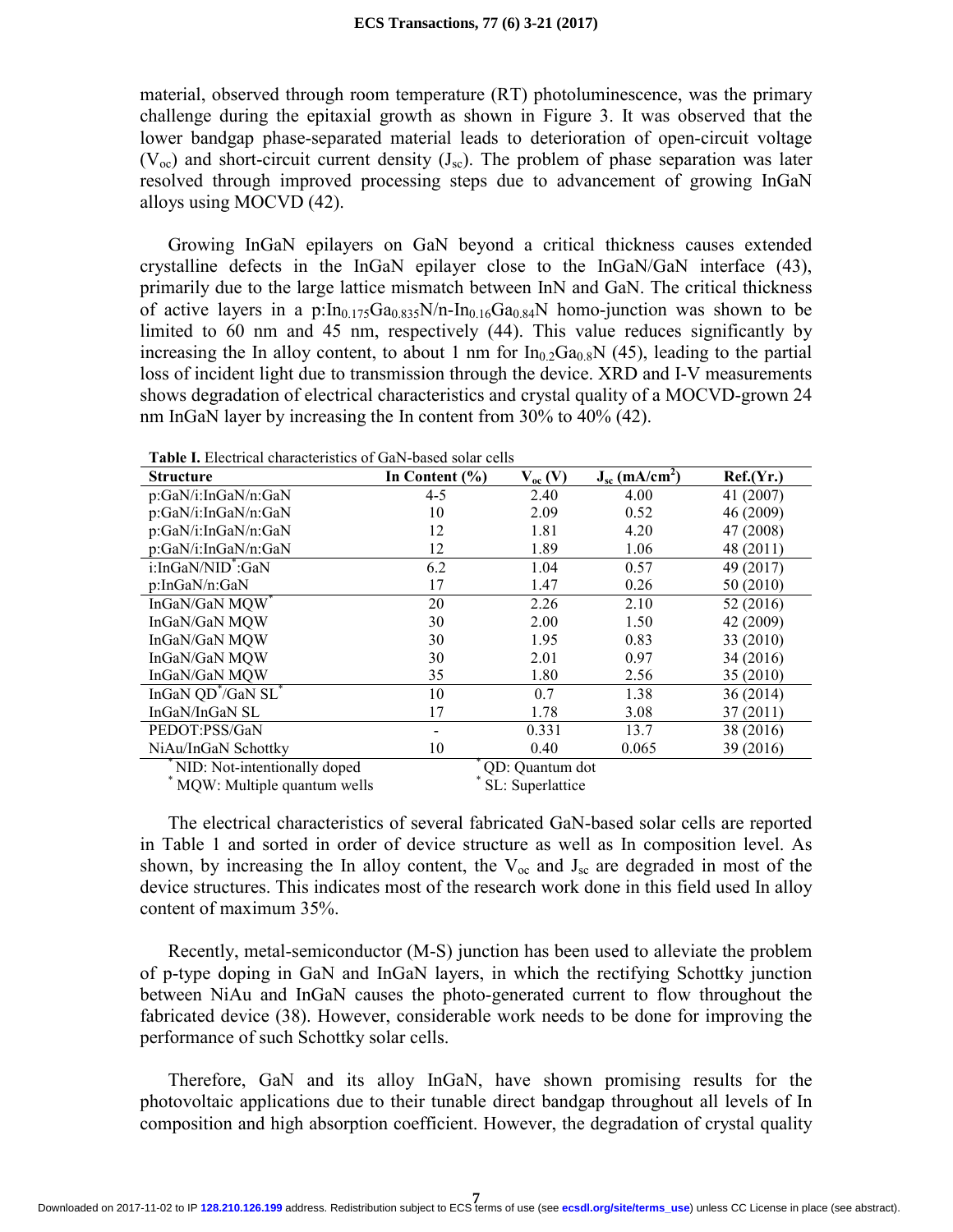and electrical characteristics by increasing the In level, in addition to very thin critical thickness for avoiding the defects, have restricted fabrication of high efficiency solar cells based on GaN. Advancements have been done to eliminate these limitations, either by using multiple quantum wells, superlattices, or Schottky junctions, but there still exists a need for further investigation and improvement in the characteristics of the solar cells.

## **The III-Nitrides for High Power Electronics and RF application**

GaN is recognized as a forerunner in electronics applications due to its high band gap (3.4 eV), breakdown voltage above 200 V, power density above 10.3 W/mm, and electron mobility greater than  $1250 \text{ cm}^2/\text{Vs}$  (60-63). Wide bandgap devices can potentially replace silicon technology currently facing challenges to sustain Moore's law due to its limitations in heat dissipation, power consumption, switching speed, high voltage, and high temperature. GaN can potentially operate at high voltage, high frequency, and high temperature. GaN usage was initiated from LED and is now an emerging material for power electronics. Extensive research is currently being conducted to reduce the cost of GaN and allied devices for higher efficiency application in converters, inverters and rectifiers.

GaN also assures to meet the future demand of high signal bandwidth for faster communication, in addition to a large amount of data consumption. As compared to silicon devices, GaN-based devices possess higher frequency range operation (18 GHz and greater), and improved power amplifier efficiency (PAE) (25% and greater). GaNbased high electron mobility transistors (HEMT) devices and monolithic microwave integrated circuits (MMIC) promise to play the leading role for the future devices.

### GaN application in high power electronics

Improvement in power converters efficiency and reduction of size and cost has been one of the current research areas in GaN. GaN Schottky devices are now available in the range of 600-3.3 kV manufactured using hydride vapor phase epitaxy method (61). GaN devices are also getting more attention due to the lower specific on-resistance of and higher breakdown voltage compared to Si devices (64). Research on GaN heterojunction field effect transistors (HFET) illustrates the larger the layer of epitaxial growth, the larger the breakdown voltage. Breakdown voltage of 2000 V was reported for the epitaxial growth layer of 6.5 µm (63). GaN devices have shown higher competencies over the silicon MOSFET devices in DC-DC converters application. GaN and allied compounds are being used in Buck and Boost converters. Efficient boost converters in the voltage range of 175-350 V (efficiency of 97.8% and output power of 300 W) and at 940 V (efficiency of 94.2% and output power of 122 W) are reported for 1 MHz switching frequency (65-67). Boost converters Comparison between GaN FET-based and Si MOSFET-based 48/12 V unregulated isolated bus converters at 1.2 MHz, show that power loss in GaN FET device was 25% less than the Si MOSFET device (64) . This demonstrates the capability of GaN for high efficiency application in boost converter. GaN HEMT devices application is also studied for 300 W, hard-switching 400/12 V buck converter. This paper has confirmed that the efficiency of GaN HEMT devices is higher at light load compared to Si MOSFET (68).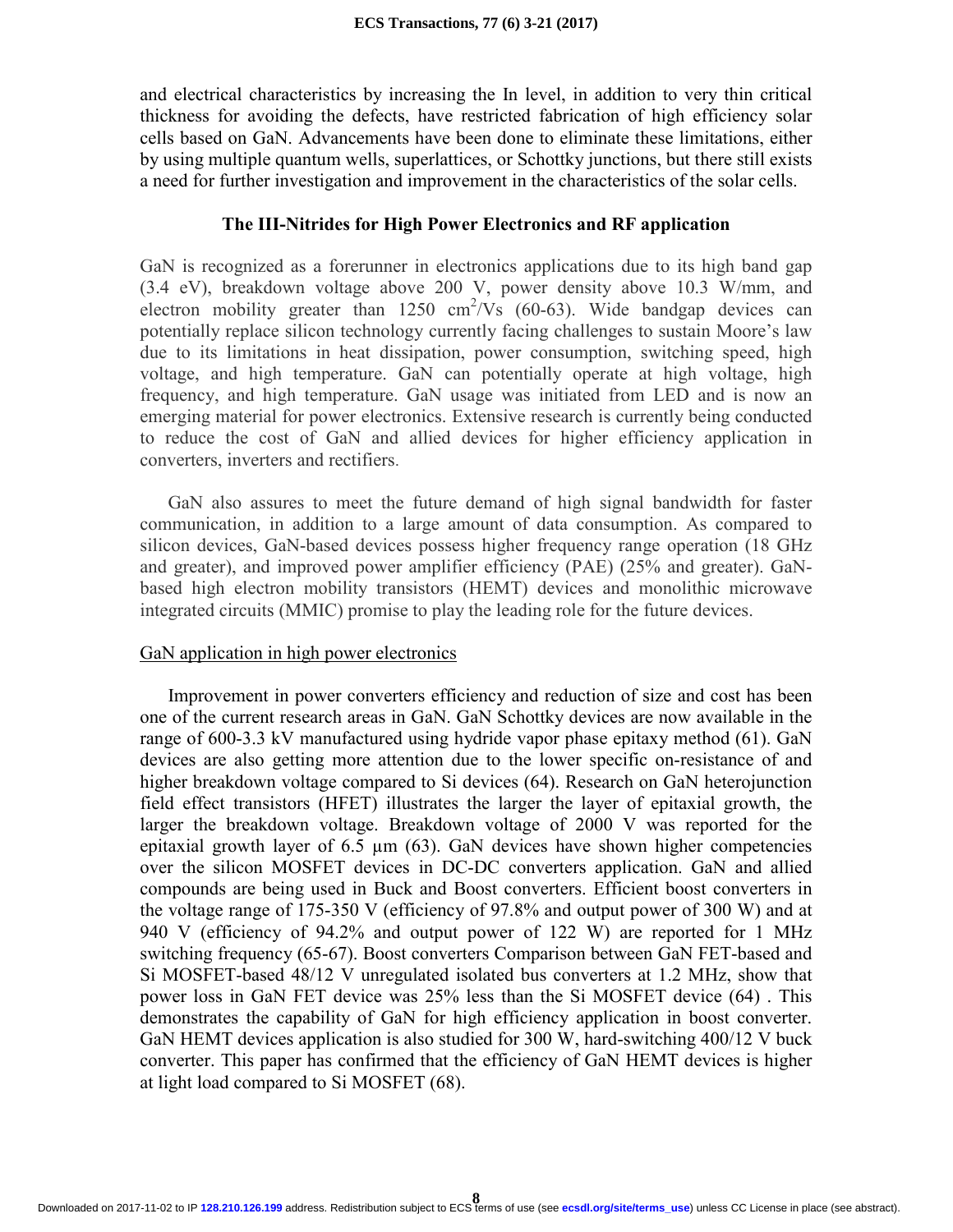A recent research study on Schottky diode grown using MOCVD indicated that leakage current is controlled and reverse breakdown voltage of 200 V (69). Though the conversion and charge collection efficiencies are estimated about 0.32% and 29% or less respectively, improved quality of GaN films will improve the performance of Schottky diodes. This in turn can be used in GaN betavoltaic nuclear batteries (GNBB). Satisfactory results were obtained for Schottky diode at temperature higher than 200°C with a breakdown voltage higher than 1000 V. A very short recovery time of 10 ps makes this device more suitable for high switching frequency operation (70).

#### GaN role in RF application

Advancement due to 2D electron-gas interface between AIGaN and GaN with high electron mobility range, in the range of  $1200 \text{ cm}^2/\text{Vs}$  to  $2000 \text{ cm}^2/\text{Vs}$ , has increased the power capability of HEMT devices from 1.1 W/mm in 1996 to 40 W/mm presently (61). GaN nanowire can serve as fundamental structure for the assembly of nanodevices with an electron mobility close to  $650 \text{ cm}^2/\text{Vs}$ . Recent development of HEMT device is focused in normally-off mode, emphasizing more on gate structures. HEMT with a breakdown voltage of 8.3 kV has been developed using GaN on a sapphire substrate (61). GaN/AlGaN heterojunctions with high current gain cut-off frequency of 153 GHz and power gain cut-off frequency of 198 GHz with a gate length of 100 nm have been reported. A combination of n-type GaN devices and p-type Si devices can impart good rectifying characteristics, generating the opportunity for complex and nanoscale optoelectronic system (71). Non-uniform distributed topology based GaN MMIC power amplifiers has been reported having remarkable average output power of 6 W and efficiency of 29.5 % with frequency range of  $2 - 18$  GHz (72).

Thus, GaN is emerging as a promising device for high power and RF applications owing to its characteristics such as high breakdown voltage, high power densities, and high electron mobility. However, there are challenges related to HEMT gate design, high cost, and lack of switching testing devices for GaN which are yet to be addressed. Further investigation on fabrication techniques and a substrate study is also required to realize the full potential of GaN devices.

#### **The III-Nitrides for Magnetic Applications**

The versatility of GaN as a dilute magnetic semiconductor (DMS) stems from the possibility of doping GaN with transition metals (TM) and rare-earth metals (RE) to achieve room temperature ferromagnetism. Combining the magnetic moments of electrons in partially filled d orbital of TM, or d and f orbitals of RE metals, with the semiconducting and optical properties of established GaN has arisen interest in GaN for spintronic applications as explained further.

Theoretical analysis based on Zener's ferromagnetism predicted the existence of RT ferromagnetism in GaMnN with 5% Mn and  $3.5 \times 10^{20}$  holes/cm<sup>3</sup>(73). Small lattice constant and presence of nitride anion in GaN, doped with Mn containing a half-filled d orbital result in this ferromagnetism. Local spin density calculations show that magnetic TM-doped DMS forms deep levels in GaN, and that the Curie temperature  $(T_c)$  initially increases with an increase in the TM concentration but at high concentrations, the  $T_c$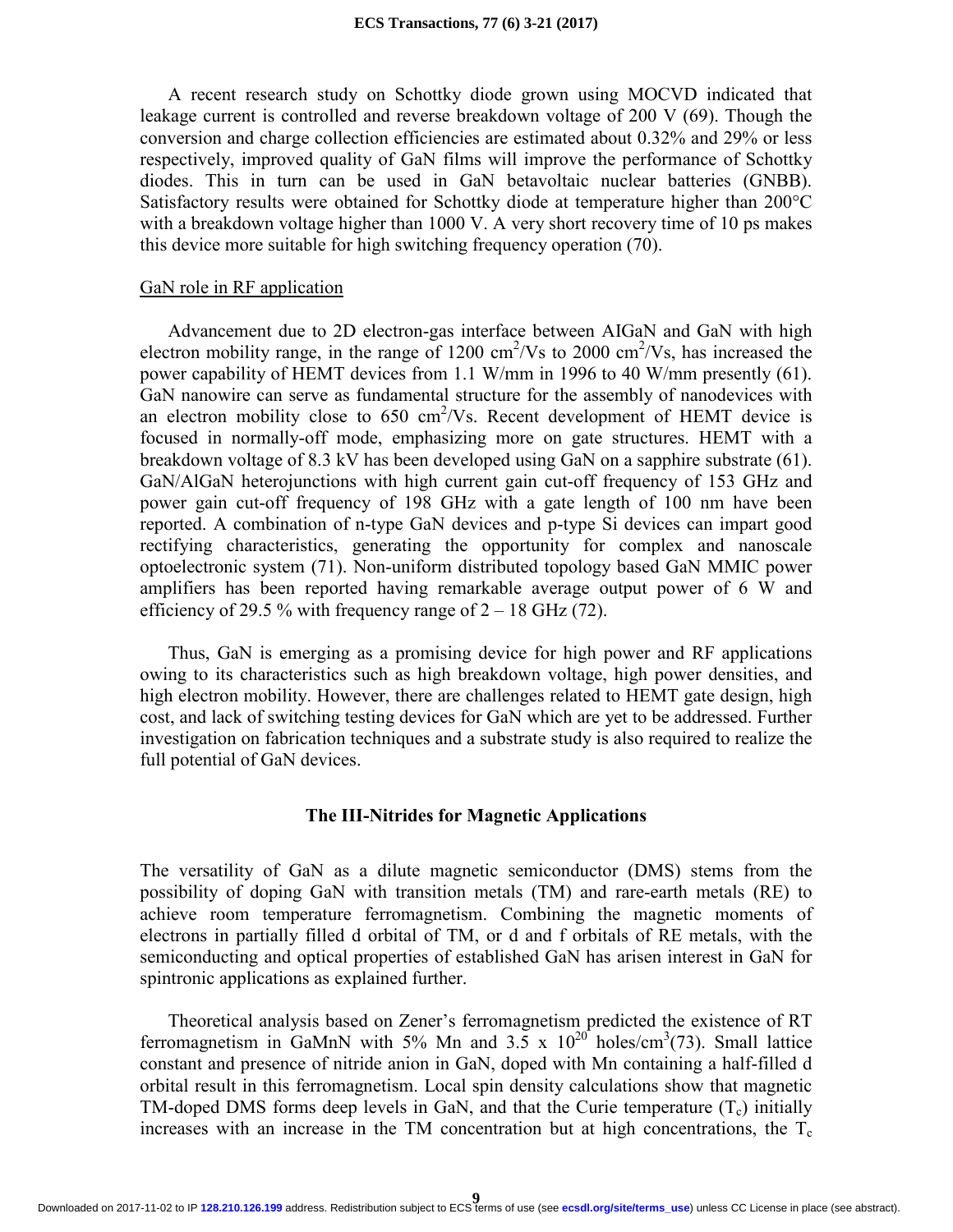decreases due to the formation of TM clusters (74). These clusters have antiferromagnetic TM-N and ferromagnetic TM-TM coupling (75). A magnetic moment ranging from 4  $\mu_b$ to 22  $\mu_b$  per Mn-N cluster was theoretically predicted (76). However, this was not in coherence with the experimental results reported. Saturation magnetization of 2.4 µB/Mn atom was observed in MOCVD-grown 1% doped GaMnN sample as measured by SQUID (superconducting quantum interference device) magnetometry (77). Annealing reduced the magnetization due to the formation of phases that do not contribute to ferromagnetism. Si codoping compensates the Mn acceptors that substitute Ga. Additionally, Si codoping and annealing increase the Fermi level resulting in nitrogen vacancies and trapped donor electrons.

Similar behavior of RT ferromagnetism was observed in GaFeN with 0.7% Fe doping grown using MOCVD, except that no change is observed with Si codoping (78). The effect of thickness of Fe films on the Fe/GaN interface roughness and on the resulting ferromagnetic behavior was investigated by growing Fe films using MBE on MOCVDgrown GaN on sapphire (79). An increase in roughness at the GaN/Fe interface was observed with an increase in the Fe layer thickness up to 10 nm, which resulted in enhanced coercivity and saturation magnetization. Moment of 2.18  $\mu_B$ /atom was observed for samples with Fe layers with thickness over 5 nm, measured using SQUID, vibrating sample magnetometer (VSM) and polarized neutron reflectometry. GaCrN, is another TM doped DMS that showed RT ferromagnetism of 15 emu/cm<sup>3</sup> and 2.26  $\mu_B$  per Cr atom, grown using radio-frequency plasma-assisted MBE on sapphire substrates (80). On doping the samples with Si, crystal quality was improved and magnetization was reduced. Long-range mediation between  $Cr$ , Si and  $V_{Ga}$  is considered responsible for this behavior. While clustering, defects and other carrier mediated mechanisms potentially explain the observed ferromagnetic behaviors in TM doped GaN, further work is needed to ascertain the mechanisms at varying doping levels of TM.

Elements such as Gd, Er, Eu, Sm and Nd have been doped in GaN with intent to analyze the optical, electrical and magnetic properties (81-87). Gd has been the most explored rare-earth dopant with half-filled f and partially filled d orbitals. GaGdN can be doped with donors or acceptors with a density more than that of Gd to introduce additional spin-polarized carriers. Room temperature ferromagnetism in the order of 1000 µB per Gd atom was achieved in GaGdN grown using ammonia-assisted MBE on SiC and doped with low Gd concentration of  $10^{16}$  cm<sup>-3</sup> (81,89). This gave an impetus for further theoretical and experimental analysis of ferromagnetism in GaGdN. As the GaGdN samples were insulating, the observed colossal magnetic moment is not carrier mediated. The samples contained oxygen in the order of  $10^{18}$  cm<sup>-3</sup>, which possibly resulted in p-d hybridization and contributed to the magnetic moment of the sample. In another study, MOCVD grown GaN was doped with Gd from two sources, from  $((TMHD)_3Gd)$  that has oxygen in its organic ligand, and  $(Cp_3Gd)$  that does not contain oxygen (81). RT ferromagnetism was observed only in samples with oxygen-containing Gd source. Magnetization in GaGdN has been enhanced by codoping with Si and Mg. Annealed p-type  $Ga<sub>0.98</sub>Gd<sub>0.02</sub>N$  samples exhibited magnetization up to 500 emu/cm<sup>3</sup>, while a maximum magnetization of 110 emu/cm<sup>3</sup> was observed in n-type  $Ga_{0.98}Gd_{0.02}N$  (81). VSM measurements of p-doped GaGdN are shown in Figure 4. Holes are considered to be more dominant than electrons in contributing to the ferromagnetism in GaGdN. First principle calculations of Mg doped nanowires predict lattice distortions when Mg substitutes Ga (89). Also, codoping with C is predicted to increase magnetization in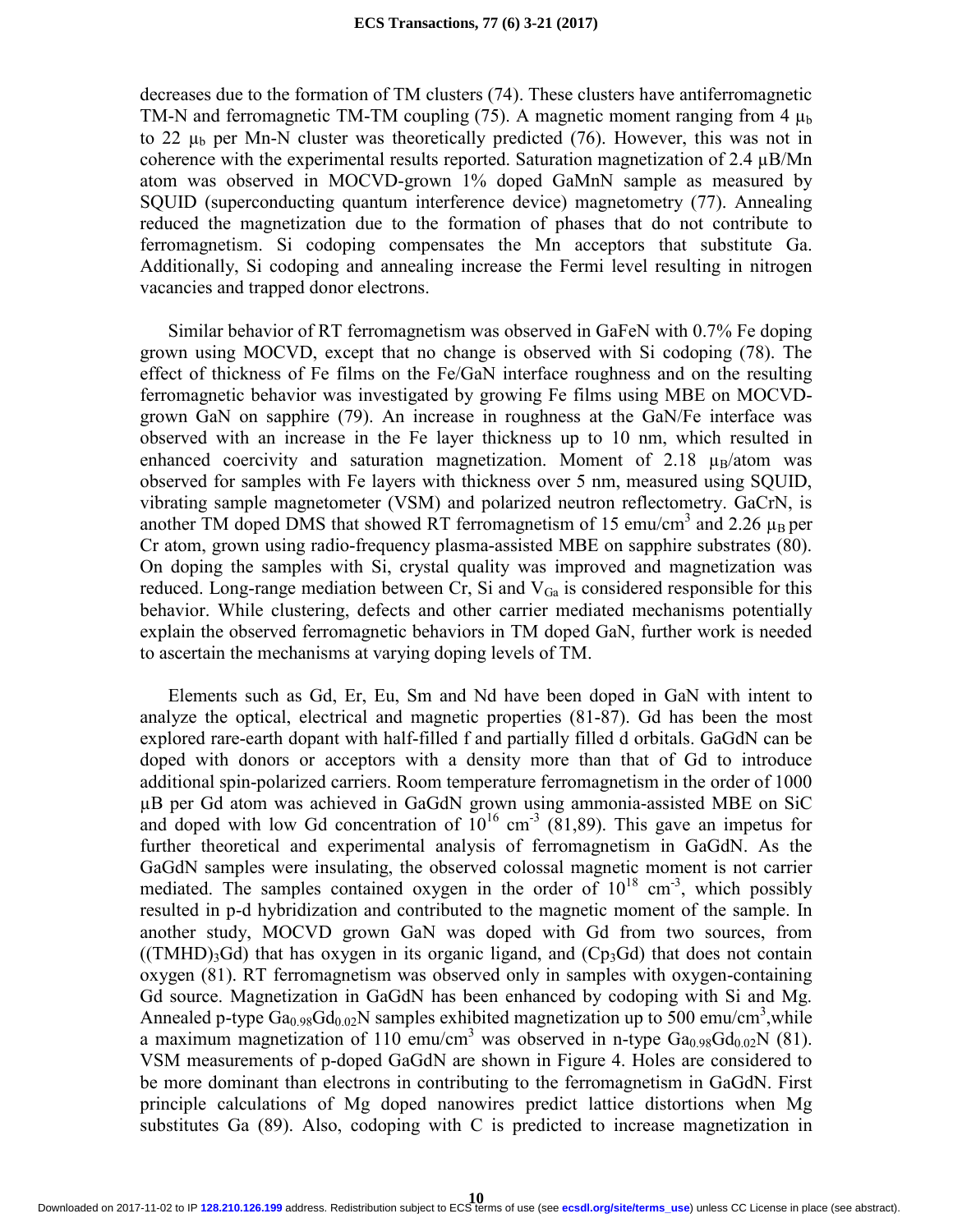GaGdN as per Zeners' p-d exchange mechanism (90).



Figure 4. RT VSM measurements of p-doped GaGdN (81)

Ga vacancies also contribute to the observed ferromagnetism in GaGdN and GaN. Ga vacancies were intentionally introduced by annealing GaN samples at high temperatures ranging from 800  $^{\circ}$ C to 1000  $^{\circ}$ C, grown using laser MBE on sapphire (91,92). Magnetization up to 2.67 emu/cm<sup>3</sup> was observed in a GaN sample with a ratio of N to Ga of 1.52. Ga vacancies could possibly contribute to ferromagnetism in TM and RE doped GaN, but act as a primary mechanism in unintentionally doped GaN.

Thus, GaN-based compounds have been explored for magnetic behavior and have the potential for use in spintronic applications. Although several theories and mechanisms have been proposed to explain ferromagnetism in TM and RE doped GaN and experiments are performed, further work is necessary to understand the origin of magnetism in GaN-based materials and for reproducibility of the results.

#### **The III-Nitrides for Thermoelectric Energy Harvesting**

The III-Nitride materials exhibit an intrinsically high Seebeck coefficient and excellent temperature stability in their electrical properties due to their wide bandgaps (93). This makes them a good candidate for high temperature thermoelectric (TE) electricity generation from waste energy harvesting. In particular, the low ionization of p-type dopants of 2-3% seen at room temperature will increase at higher temperatures with a corresponding improvement in TE device performance. SiGe TE materials and devices peak around 900 K due to the bipolar effect so III-Nitride devices would be a desirable alternative at higher temperatures (93).

Thermoelectric (TE) devices can directly convert waste heat into electrical power, which has a significant potential to impact renewable energy technologies, as nearly 60% of energy produced in US is lost as a form of heat each year (94). A significant portion of waste heat, 20%-50%, is generated from high temperature industrial processes, such as power plants, metal furnaces, and chemical production. However, most of the common TE materials are narrow bandgap materials that are often toxic and rare (i.e., BiTe, PbTe). Therefore, their applications are hindered by low operational temperature, high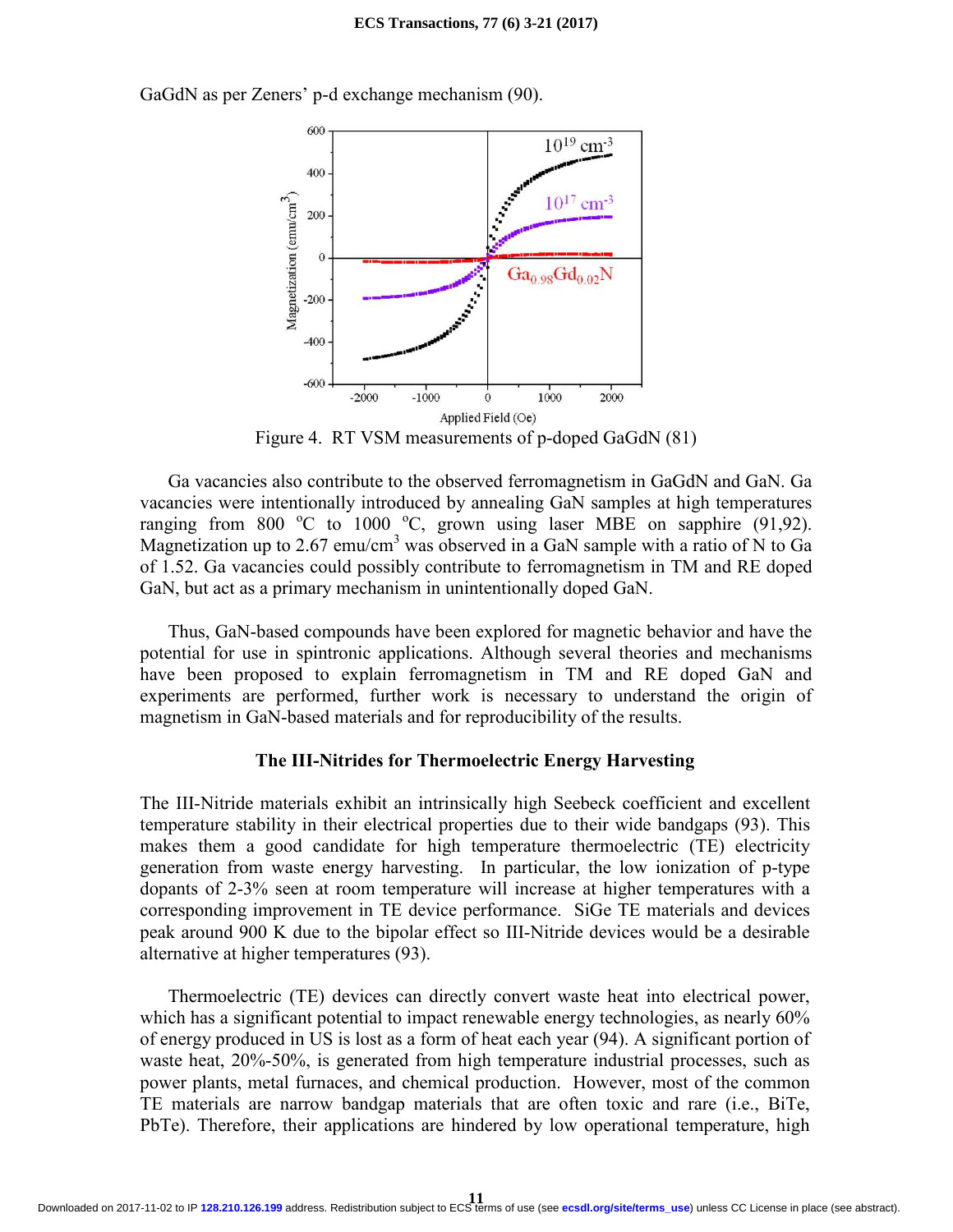cost and toxicity (93). While many new materials and novel device structures have been investigated for TE applications, few of them offer the temperature stability of the III-Nitride materials, and can benefit from a pre-existing device technology.

GaN is one of a new generation of semiconductors that is attracting interest for TE applications (95). GaN most commonly has a wurtzite crystal structure or sometimes zinc blende structure. TE properties of GaN materials grown by different deposition techniques have been reported by various research groups. The highest absolute value of Seebeck coefficient for thin film GaN is around  $500 \mu$ V/K and this occurs at low carrier concentrations (96). The optimization of TE materials requires the decoupling of the electrical and thermal properties of the material to give the highest value of the figure of merit, ZT. One approach has been the use of InN/GaN nanowire structures which have a higher electrical conductivity and lower thermal conductivity than that of GaN. As such, a ZT of ~0.86 was reported for these nanostructures with a carrier concentration of  $7x10^{17}$  cm<sup>-3</sup> at 300 K, and the estimated ZT is likely to reach 1.71 at 1000 K (97).

Fabrication of GaN-based TE device structures ranging from centimeter-size to submillimeter size dimensions have been reported. These devices could then be measured under load to evaluate actual operational characteristics of the device, rather than the estimated performance indicated by the value of ZT. These were typically multi-junction hybrid devices that were constructed from free-standing or epitaxial hydride vapor phase epitaxy (HVPE) grown GaN (98,99). For example, a 3-pair epitaxial GaN layers device structure was fabricated for the purpose of on-chip integration (100). In these prototypes of devices chromel was sputtered onto the  $SiO<sub>2</sub>$  glass substrate and then the GaN was physically soldered on. In a later study, an integrated GaN-based lateral TE device was grown by MOCVD. This device used more traditional device fabrication processes to produce thermally stable Ti/Al/Ni/Au ohmic contacts with Ti/Au interconnects to achieve p–n pairs (98). It is observed that both  $V_{op}$  and  $P_{max}$  increase linearly with the number of p-n pairs, 1, 5, 10 and 25 pairs, and  $V_{op}$  reaches a maximum of 0.3 V for the 25 elements device with a P<sub>max</sub> of 2.1 µW at  $\Delta T$ =30K and T<sub>avg</sub> =508 K.

AlN (6.2 eV) and InN (0.7eV) have also been considered for TE devices, but less work has been done for these materials compared to GaN. This is due to the difficulty of doping AlN and growing InN. An investigation of the phonon transport of AlN found that the average mean free path of phonon in the zinc-blende phase is roughly four times that of in the wurtzite phase (101). This indicates that AlN has a significantly higher thermal conductivity in the zinc-blende phase, which implies that the wurtzite phase is better suited for TE applications in high temperature applications. InN is promising for TE applications since the large size of indium atoms potentially increases phonon scattering and accordingly reduce the thermal conductivity (98). The highest reported ZT is about 1.6 for a 6 nm InN nanowire at 1000 K, which is 100 times larger than that at room temperature (102). Hybrid, InN and  $Al_{0.25}In_{0.75}N$  devices structures prepared by radio-frequency (RF) sputtering have been fabricated (103). However, a device composed of 20-pair elements pairs did not show an improvement over that reported for GaN.

Recent work has focused on the alloys of the III-Nitrides, especially InGaN and AlGaN, due to ability to potentially decouple the electrical and thermal properties of layered structures. InGaN material has been investigated at various compositions at room temperature (104,105). A negative correlation has typically been observed between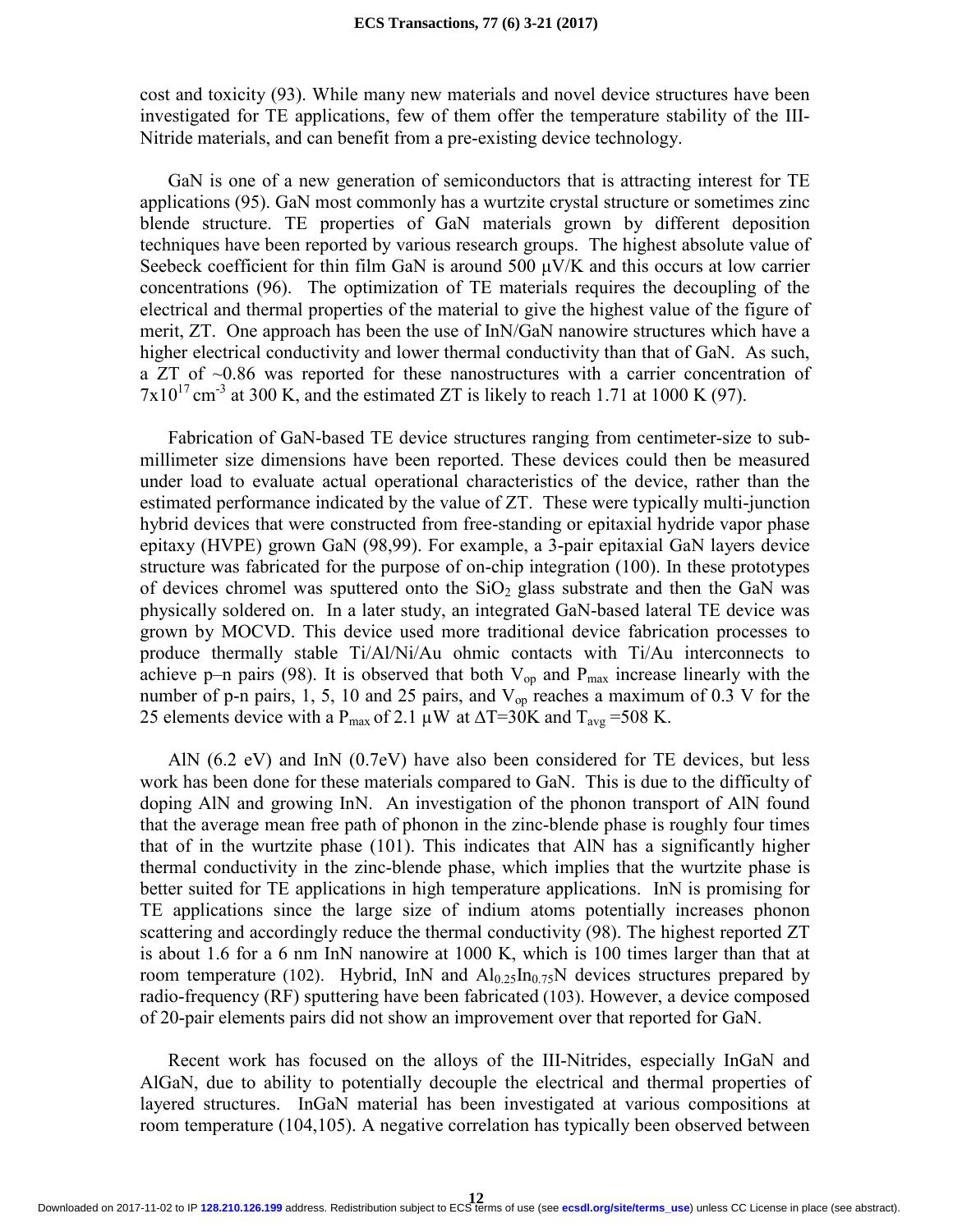Seebeck coefficient and InN fraction. However, the TE quality of materials depends heavily on how the material was grown and its homogeneity. For instance, InGaN tends to show phase separation at relatively low indium concentrations, if this is properly controlled, high values of ZT can be seen for the InN fraction is below 0.2. The optimal indium content appears to be 0.2 with a resulting ZT of 0.04 (104) and 0.072 (105) have been reported at room temperature. Most studies on  $\text{Al}_x\text{Ga}_{1-x}\text{N}$  investigate the effect of the mass fraction of aluminum, x, or the carrier density, n, on the TE properties and their associated ZT value (106,107). The results show that the higher mass fractions of Al often result in lower thermal conductivities, and thermal conductivity decreases with the increase of temperature due to increased phonon scattering. A recent study has explored a way to modify the ZT value for  $Al_0.2Ga_0.8N$  by achieving high electrical conductivity and low thermal conductivity. This is done by polarizing the electrical field of the  $GaN/AlN/Al<sub>0.2</sub>Ga<sub>0.8</sub>N$  superlattices, leading to a much higher electron mobility, increasing the ZT value to 0.08 at room temperature (108). The future promise of III-Nitride for TE applications can be seen in Figure 5 which shows the variation of Seebeck coefficient for various binary materials and alloys.



Figure 5 Temperature dependent Seebeck coefficient for various binary materials and alloys

#### **III-Nitrides for Nuclear Detection**

The current state of the art in detection of thermal neutrons is the gas-filled proportional counter, and for gamma radiation detection it is the high purity germanium detector (111). Gas-filled counters are expensive, bulky, fragile, and require very high voltages to operate. High purity germanium detectors are also bulky because they are operated at liquid nitrogen temperatures. A solution to these issues is the use of compound semiconductor materials such as the III-Nitrides which can offer detection technology that is more cost-effective and more rugged than current systems (112). GaN can be utilized as either scintillation material or as a semiconductor detector for either thermal neutrons or gamma radiation (113). GaN is a novel material for these applications but has many favorable properties as appropriate dopants can be incorporated to enhance their sensitivity to radiation. The most common dopant elements to create radiation detecting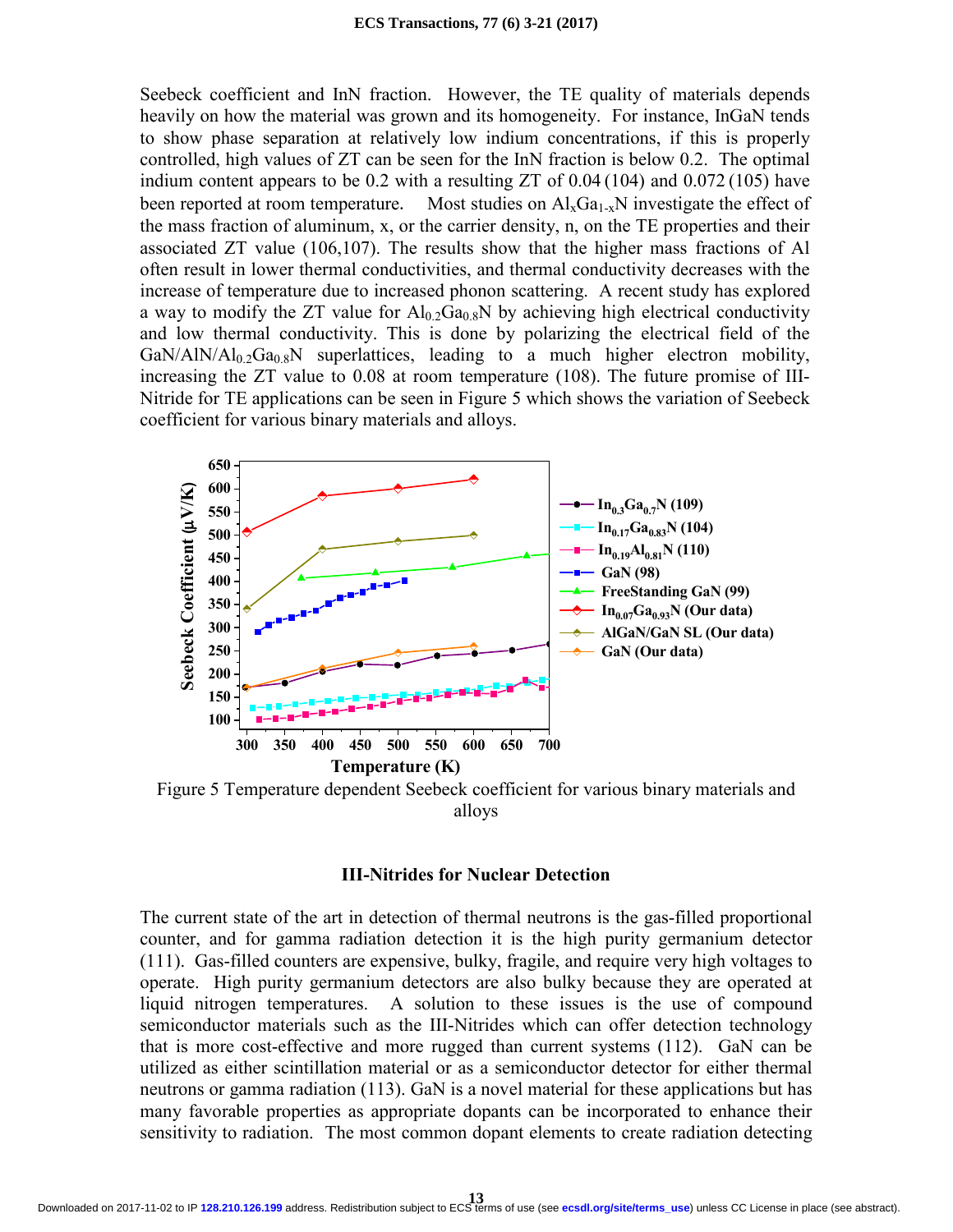materials are In, Gd, B, and Li. Indium is of interest in gamma scintillators because of its high Z number. Gd, B, and Li are beneficial for neutron scintillators and semiconductor thermal neutron detectors because of their large charged particle production cross section. Techniques for doping, control of conductivity type, and bandgap engineering are well understood in GaN-based materials and optimized detectors can be thin enough to provide built-in gamma discrimination. One significant benefit of GaN-based materials for radiation detectors is the mature, radiation hard, device technology that already exists for GaN-based electronics and optoelectronics into which detectors can be integrated.

The incorporation of indium into GaN is exceptionally mature technology and homogenous layers of InGaN can be obtained for compositions of 25-30% (115). Indium is favored for neutron scintillation detectors in GaN thin films because of its high Z number. However, indium is not always good in neutron detectors since it also an alpha detector which takes long lifetimes for recovery after sensing this source of radiation. Gadolinium is also of interest in GaN thin films because of its high Z number and its extremely high cross-section for thermal neutron detection of  $\sim$ 250,000 barns (116). Gd behaves as a stable center in GaN, substituting for a Ga atom, and has primarily been investigated for spintronic applications. Room temperature ferromagnetism has been reported in Gd-doped GaN thin films with very large magnetic moments. Gd-doped GaN often shows optical transitions characteristic of the  $d\rightarrow f$  intra-subband transitions in Gd, which have higher energies than the GaN bandgap and the effect of thermal neutrons on these transitions still needs to be investigated. The nature of incorporation of Gd in GaN is still unclear and how it may influence neutron detection. Boron has also been investigated in GaN for use in high electron mobility transistors, UV optoelectronics and thermal neutron detection (117). Boron, like indium, is a group III element which forms an intrinsic alloy with GaN. BGaN thin films have been grown by MOCVD with  $\sim$ 1.4% boron. However, although boron forms an intrinsic alloy with GaN at low concentrations, boron nitride is a cubic material and begins to phase separate at higher boron concentrations. Therefore, the effects of boron concentration on material quality and subsequent detector performance are not well known. The use of lithium as dopant with semiconductor materials should be avoided (118). Lithium is a fast diffuser in most compound semiconductor materials and typically shorts out any p-n junction within the device. Gadolinium would always be favored as its cross section is a factor of 1000 greater than lithium, and it can be used in its natural form.

GaN is ideal for neutron scintillation work as single crystal devices can be grown (118). GaN can be heavily doped to produce ultra-fast, non-hygroscopic, dense, highly sensitive neutron or photon scintillators. High dopant levels of Li-6 and B-10 have already been incorporated onto these substrate crystals allowing variable scintillation wavelengths with various decay times. The tunable emission is useful in the optimization of these structure for matching with the light collection device. This detector design can also be inherently blind to photon events. Thermal neutron scintillation detectors composed of GaN thin films via the  ${}^{14}N(n, p)$  reaction have been investigated, Figure 6 (119). Pulse-height gamma discrimination was shown to be possible with a neutron-togamma ratio of 78:1. In addition, GaN-based scintillation detectors were found to have a linear response to nuclear reactor power level over more than two orders of magnitude. This indicates that these materials may be a suitable neutron detection technology in high-flux applications such as reactor monitoring.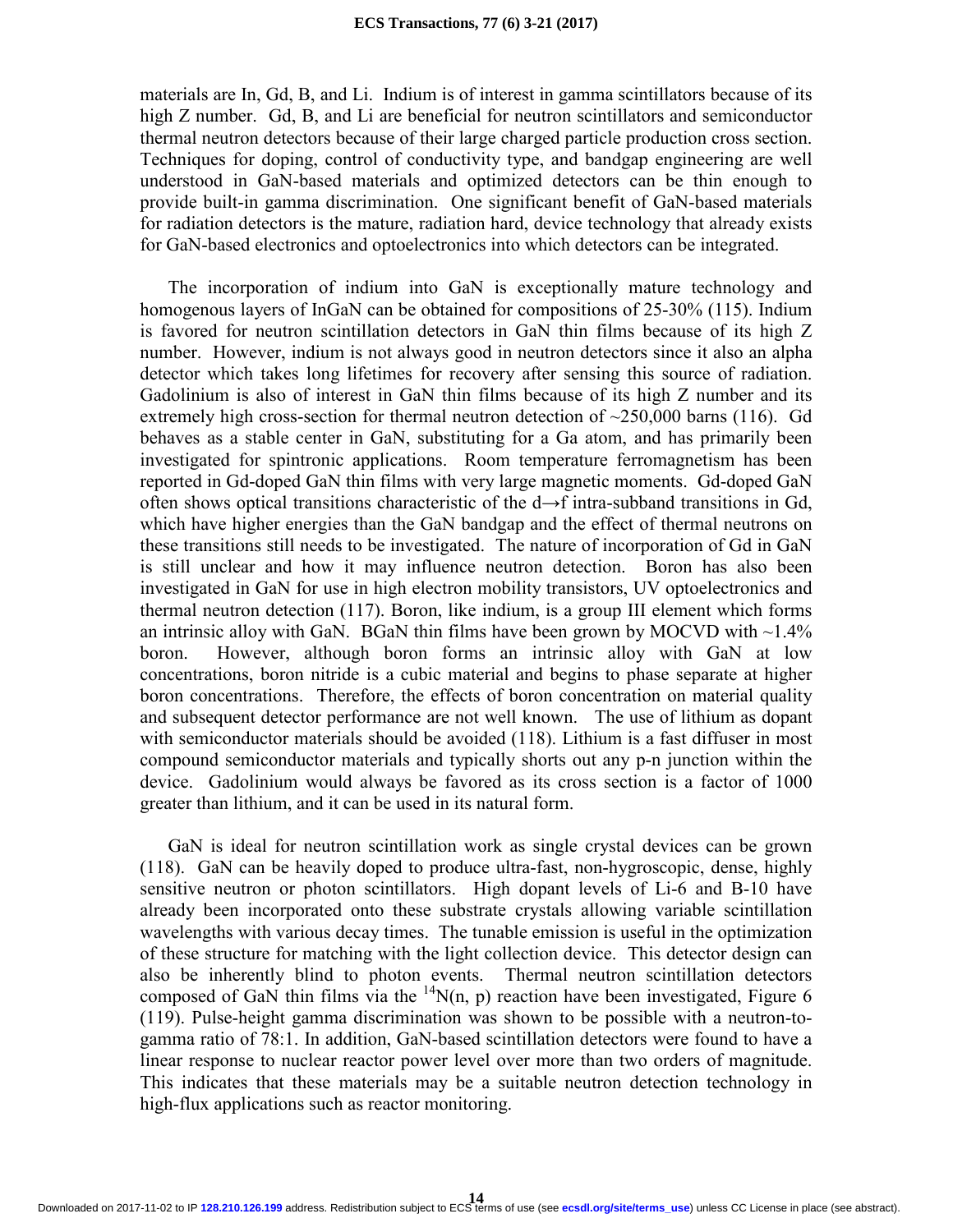

Figure 6 Gamma and thermal neutron scintillation spectra produced by bare Si-doped GaN scintillator

Several thermal neutron detectors have been reported that use a "conversion layer" rich in high cross-section elements (usually B or Li) which has been deposited on top of a p-n semiconductor diode. Neutrons react in the conversion layer producing charged particles that excite electrons in the diode which are then collected by applying an external bias. These devices are limited in potential efficiency, however, because many of the charged particles produced by the neutron reactions in the conversion layer are either reabsorbed by the conversion material or are directed away from the diode (120). Thermal neutron detector devices can be GaN diodes of p-n or p-i-n type, with an active region between the p- and n-type layers. As discussed before, these active regions will consist of GaN doped with Gd, B, or Li. Doping with B or Li will utilize their respective  $(n, \alpha)$  reactions to generate electron-hole pairs, while Gd will produce Auger electrons that can be used in the same way (121). Rather than allowing these carriers to recombine (as in the scintillators), these devices can be reverse biased to collect the electrons and holes, resulting in a signal current.

#### **III-Nitrides for Other Novel Applications**

#### Photoelectrochemical Water Splitting

Photoelectrochemical water splitting has attracted considerable attention for sustainable energies. Photocatalyst materials absorb solar energy to generate hydrogen, a carbon-free and sustainable energy source. InGaN alloy has been developed recently for solarhydrogen production due to ites tunable bandgap across almost the entire solar spectrum, and the conduction and valence band edges of InGaN that can straddle water oxidation and hydrogen redox potentials. InGaN/GaN nanowires and nanosheets with large surfaceto-volume ratios have been investigated to enhance the charge carrier separation, surface reaction, and therefore the conversion efficiency. (122-124)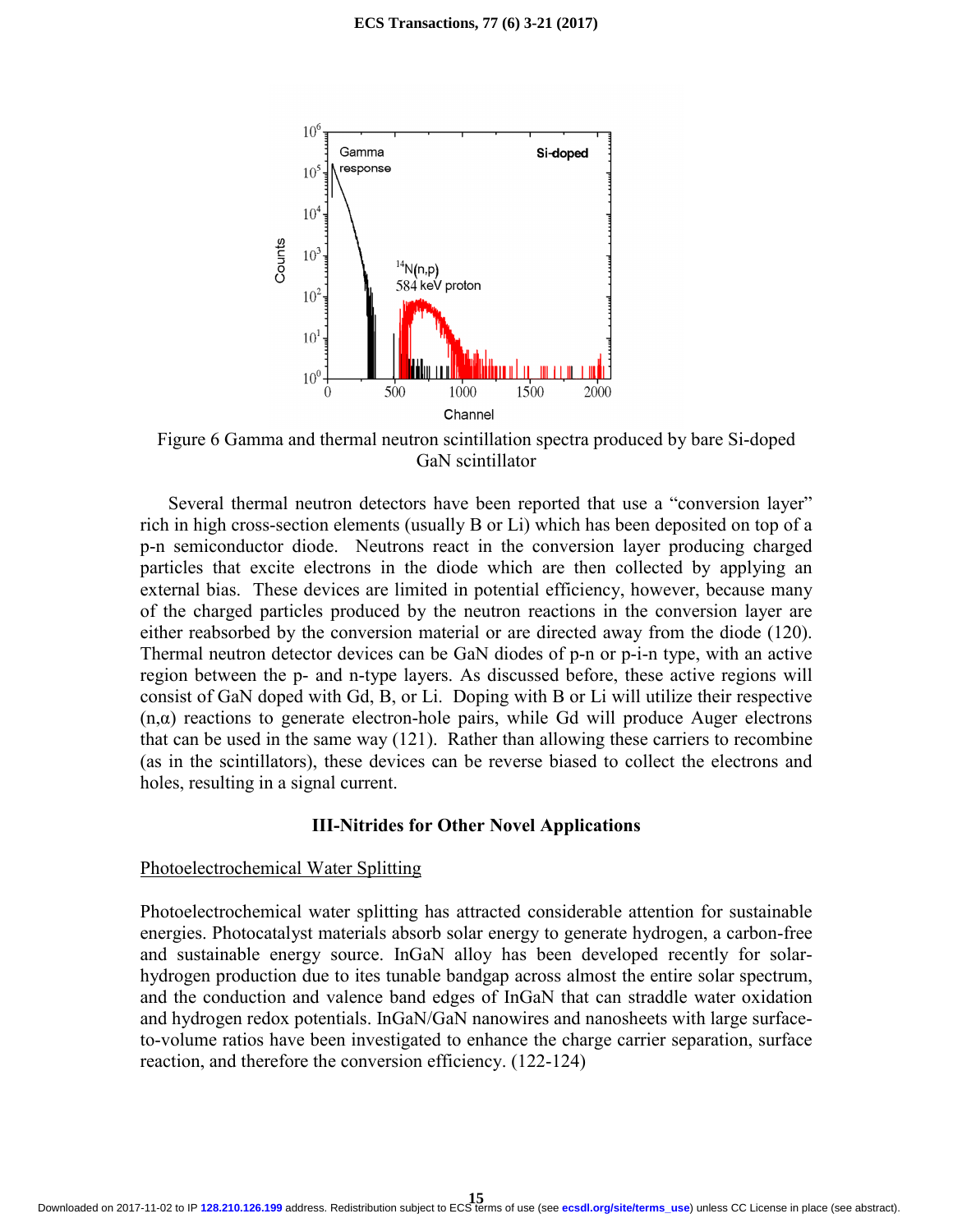### Photonic and Plasmonic

Nanostructure arrays, such as nanowires, nanocones, nanospheres and nanoparticles, can form photonic resonant modes, such as a gradient of effective refractive index, leading to confinement and absorption of light. Plasmonic resonance corresponds to the incident photon excited collective oscillations of electrons. Plasmonic nanostructures can lead to localized plasmonic resonance and enhancement in light emission (126). Plasmonic nanoparticles have been proven to increase light scattering, light trapping, and carrier collection in InGaN solar cells, leading to enhancement of its external quantum efficiency (127). On the other hand, nanoparticles or photonic crystals with proper size and array on LED surface can enhance both the Purcell spontaneous emission from the nitrides into the surface nanostructures, and radiation modes coupling from the nanostructures outward to the air, leading to enhancement of the light emission efficiency of LEDs (128,129).

#### **Conclusion**

III-nitrides are universal compound semiconductors in various application fields due to their exceptional properties in energy band, electrical transport, magnetic and thermoelectric. III-nitrides applications in LEDs contribute to revolutionary progress in solid state lighting. The III-nitride solar cells and thermoelectric development are essential for the sustainable and renewable energy economy and society. Novel devices in power and RF electronics, spintronic applications and nuclear detections are developing extensively and will play important roles in the field. The investigation on III-nitrides material growth, property study, device design and fabrication will lead to more stable, affordable, and applicable technologies.

### **Acknowledgments**

The authors at Purdue University acknowledge funding supports from NSF CAREER program (CMMI-1560834) and Ross Fellowship.

#### **References**

- 1. M. O. Manasreh, I.T. Ferguson, *III-nitride Semiconductor: Growth*, Taylor & Francis (2003).
- 2. E. Fred Schubert, *Light-Emitting Diodes*, chapter 12, Cambridge University Press (2006).
- 3. S. Nakamura and M. R. Krames, *Proceedings of the IEEE*, **101**, 2211 (2013).
- 4. S. P. DenBaars, D. Feezell, K. Kelchner, S. Pimputkar, C.C. Pan, C.C. Yen, S. Tanaka, Y. Zhao, N. Pfaff, R. Farrell, M. Iza, S. Keller, U. K. Mishra, J. S. Speck, S. Nakamura, *Acta Materialia*, **61**, 945 (2013).
- 5. D. Zhu, D.J, Wallis and C. J. Humphreys*, Rep. Prog. Phys*., **76**, 106501(2013).
- 6. J.I. Pankove, E.A. Miller and J.E. Berkeyheiser, *RCA Review*, **32**, 383 (1971).
- 7. S. Yoshida, S. Misawa, and S. Gonda, *Appl. Phys. Lett.*, **42**, 427 (1983).
- 8. H. Amano, N. Sawaki, I. Akasaki, and Y. Toyoda, *Appl. Phys. Lett*., **48**, 353 (1986).
- 9. S. Nakamura, *Jpn. J. Appl. Phys*., **30**, L1705, (1991).
- 10. H. Amano, M. Kito, K. Hiramatsu, and I. Akasaki, *Jpn. J. Appl. Phys*., **28**, L2112 (1989)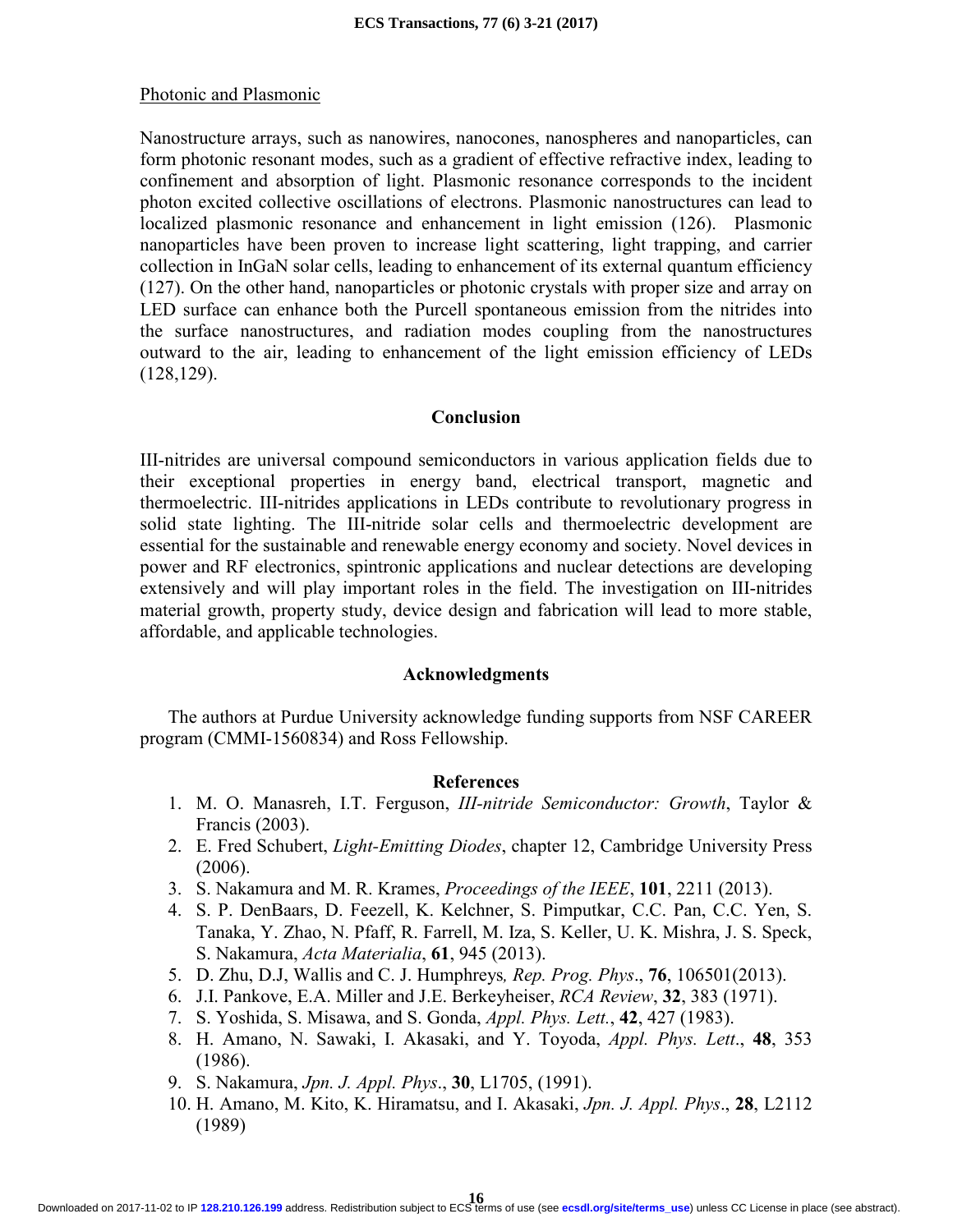- 11. S. Nakamura, T. Mukai, M. Senoh, and N. Iwasa, *Jpn. J. Appl. Phys*., **31**, L139 (1992).
- 12. S. Nakamura, T. Mukai, and M. Senoh, *Jpn. J. Appl. Phys*., **30**, L1998 (1991).
- 13. S. Nakamura, M. Senoh, and T. Mukai, *Jpn. J. Appl. Phys*., **32**, L8 (1993).
- 14. S. Nakamura, T. Mukai, and M. Senoh, *Appl. Phys. Lett.*, **64**, 1687 (1994).
- 15. S. Nakamura, M. Senoh, N. Iwasa, and S. Nagahama, *Jpn. J. Appl. Phys*., **34**, L797 (1995).
- 16. S. Nakamura, M. Senoh, N. Iwasa, S. Nagahama, T. Yamada, and T. Mukai, *Jpn. J. Appl. Phys*., **34**, L1332 (1995).
- 17. M. Pophristic, F. H. Long, C. Tran, I. T. Ferguson, and R. F. Karlicek Jr., *Appl. Phys. Lett.*, **73**, 3550 (1998).
- 18. E. Park, J. Jang, S. Gupta, I. Ferguson, C. Kim, S. Jeon, and J. Park, *Appl. Phys. Lett*., **93**, 191103 (2008).
- 19. M. R. Krames, O. B. Shchekin, R. M.-Mach, G. O. Mueller, L. Zhou, G. Harbers, and M. G. Craford, *IEEE J. Display Technol*., **3**, 160 (2007).
- 20. Y. Narukawa, M. Ichikawa, D. Sanga, M. Sano, and T. Mukai, *J. Phys. D, Appl. Phys*., **43**, 354002 (2010).
- 21. E. Park and I. T. Ferguson, S. Jeon, J. Park, and T. Yoo, *Appl. Phys. Lett*., **89**, 251106 (2006).
- 22. E. Park, D. Nicol, H. Kang, I. T. Ferguson, S. Jeon, J. Park and T. Yoo, *Appl. Phys. Lett*., **90**, 031102 (2007).
- 23. Z. Liu, J. Ma, X. Yi, E. Guo, L. Wang, J. Wang, N. Lu, J. Li, I. Ferguson, A. Melton, *Appl. Phys. Lett*. **101**, 261106 (2012).
- 24. Z. Liu, T. Wei, E. Guo, X. Yi, L. Wang, J. Wang, G. Wang, Y. Shi, I. Ferguson, and J. Li, *Appl. Phys. Lett*., **99**, 091104 (2011).
- 25. S. Nakamura and G. Fasol, The Blue Laser Diode. Berlin, Germany: Springer-Verlag, 216 (1997).
- 26. G. Tosini, I. Ferguson, K. Tsubota, *Molecular Vision*, **22**, 61 (2016).
- 27. R.J. Bula, R.C. Morrow, T.W. Tibbitts, D.J. Barta, R.W. Ignatius, and T.S. Martin, *HortScience*, **26**, 203 (1991).
- 28. G. D. Massa, H. Kim, R. M. Wheeler, and C. A. Mitchell, *Hort Science* 43 (2008).
- 29. Y. Wang and K. M. Folta, *American Journal of Botany*, **100**, 70 (2013).
- 30. DOE Solid-State Lighting Program -- Modest Investments, Extraordinary Impacts (2017).
- 31. S. Nakamura, S. Pearton, and G. Fasol, *The Blue Laser Diode*, Springer-Verlag, Berlin, 216 (2000).
- 32. J. Wu, W. Walukiewicz, K. M. Yu, J. W. Ager III, E. E. Haller, H. Lu, W. J. Schaff, Y. Saito, and Y. Nanishi, *Appl. Phys. Lett.*, **80**(21), 3967 (2002).
- 33. T. Inushima, V. V. Mamutin, V. A. Vekshin, S. V. Ivanov, T. Sakon, M. Motokawa, and S. Ohoya, *J. Cryst. Growth*, **227**, 481 (2001).
- 34. J. Wu, W. Walukiewicz, K. M. Yu, J. W. Ager III, E. E. Haller, H. Lu, and W. J. Schaff, *Appl. Phys. Lett.*, **80**(25), 4741 (2002).
- 35. V. Y. Davydov, A. A. Klochikhin, V. V. Emtsev, S. V. Ivanov, V. V. Vekshin, F. Bechstedt, J. Furthmuller, H. Harima, A. V. Mudryi, A. Hashimoto, A. Yamamato, J. Aderhold, J. Graul, and E. E. Haller, *Phys. Stat. Sol. (B)*, **230**(2), R4 (2002).
- 36. T. M. Smeeton, M. J. Kappers, J. S. Barnard, M. E. Vickers, and C. J. Humphreys, *Appl. Phys. Lett.*, **83**(26), 5419 (2003).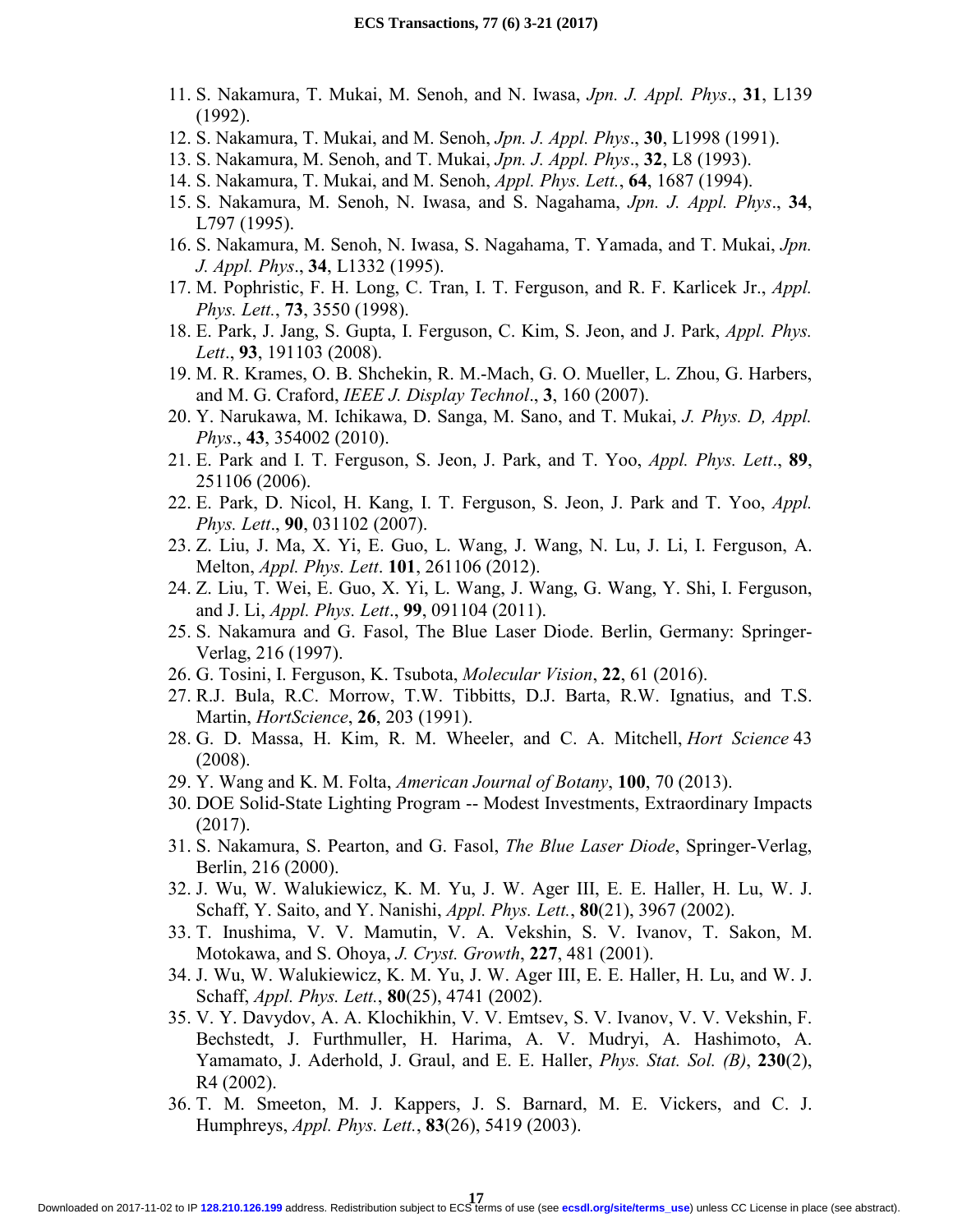- 37. Y. C. Shen, G. O. Mueller, S. Watanabe, N. F. Gardner, A. Munkholm, and M. R. Krames, *Appl. Phys. Lett.*, **91**(14), 141101 (2007).
- 38. A. de Vos, *Endoreversible Thermodynamics of Solar Energy Conversion*, p. 90, Oxford University Press, Oxford, UK (1992).
- 39. J. Wu, W. Walukiewicz, K. M. Yu, W. Shan, J. W. Ager III, E. E. Haller, H. Lu, W. J. Schadd, W. K. Metzger, S. Kurtz, *J. Appl. Phys.*, **94**(10), 6477 (2003).
- 40. J. F. Muth, J. H. Lee, I. K. Shmagin, R. M. Kolbas, H. C. Casey Jr, B. P. Keller, U. K. Mishra, and S. P. DenBaars, *Appl. Phys. Lett.*, **71**(18), 2572 (1997).
- 41. O. Jani, I. T. Ferguson, C. Honsberg, S. Kurtz, *Appl. Phys. Lett.*, **91**(13), 132117 (2007).
- 42. R. Dahal, B. Pantha, J. Li, J. Y. Lin, and H. X. Jiang, *Appl. Phys. Lett.*, **94**(6), 063505 (2009).
- 43. N. Faleev, B. R. Jampana, O. Jani, H. Yu, R. Opila, I. T. Ferguson, and C. Honsberg, *Appl. Phys. Lett.*, **95**(5), 051915, (2009).
- 44. B. R. Jampana, A. G. Melton, M. Jamil, N. N. Faleev, R. L. Opila, I. T. Ferguson, and C. B. Honsberg, *IEEE Electron Dev. Lett.*, **31**(1), 32 (2010).
- 45. D. Holec, Y. Zhang, D. V. S. Rao, M. J. Kappers, C. McAleese, and C. J. Humphreys, *J. Appl. Phys.*, **104**(12), 123514 (2008).
- 46. R. Dahal, B. Pantha, J. Li, J. Y. Lin, and H. X. Jiang, *Appl. Phys. Lett.*, **94**(6), 063505 (2009).
- 47. R. H. Horng, S. T. Lin, Y. L. Tsai, M. T. Chu, W. Y. Liao, M. H. Wu, R. M. Ling, and Y. C. Lu, *IEEE Electron Dev. Lett.*, **30**(7), 724 (2009).
- 48. C. J. Neufeld, N. G. Toledo, S. C. Cruz, M. Iza, S. P. DenBaards, and U. K. Mishra, *Appl. Phys. Lett.*, **93**(14), 143502 (2008).
- 49. E. Matioli, C. Neufeld, M. Iza, S. C. Cruz, A. A. Al-Heji, X. Chen, R. M. Farrell, S. Keller, S. DenBaars, U. K. Mishra, S. Nakamura, J.Speck, and C.Weisbuch, *Appl. Phys. Lett.*, **98**(2), 021102 (2011).
- 50. M. Arif, W. Elhuni, J. Streque, S. Sundaram, S. Belahsene, Y. E. Gmili, M. Jordan, X. Li, G. Patriarche, A. Slaouif A. Migan, R. Abderrahimd, Z. Djebbour, P. L. Voss, J.P.Salvestrini, A.Ougazzaden, *Sol. Energ. Mat. Sol. Cells*, **159**, 405 (2017).
- 51. B. R. Jampana, A. G. Melton, M. Jamil, N. N. Faleev, R. L. Opila, I. T. Ferguson, C. B. Honsberg, *IEEE Electron Dev. Lett.*, **31**(1), 32 (2010).
- 52. N. G. Young, R. M. Farrell, Y. L. Hu, Y. Terao, M. Iza, S. Kellet, S. P. DenBaards, S. Nakamura, *Appl. Phys. Lett.*, **103**(17), 173903 (2013).
- 53. K. Y. Lai, G. J. Lin, Y. L. Lai, Y. F. Chen, J. H. He, *Appl. Phys. Lett.*, **96**(8), 081103 (2010).
- 54. Z. Chen, X. Zheng, Z. Li, P. Wang, X. Rong, T. Wang, X. Yang, F. Xu, Z. Qin, W. Ge, B. Shen, and X. Wang, *Appl. Phys. Lett.*, **109**(6), 062104 (2016).
- 55. R. Dahal, J. Li, K. Aryal, J. Y. Lin, and H. X. Jiang, *Appl. Phys. Lett.*, **97**(7), 073115 (2010).
- 56. L. Sang, M. Liao, Q. Liang, M. Takeguchi, B. Dierre, B. Shen, T. Sekiguchi, Y. Koide, and M. Sumiya, *Adv. Mater.*, **26**(9), 1414 (2014).
- 57. Y. Kuwahara, T. Fujii, T. Sugiyama, D. Iida, Y. Isobe, Y. Fujiyama, Y. Morita, M. Iwaya, T. Takeuchi, S. Kamiyama, I. Akasaki, and H. Amano, *Appl. Phys. Express*, **4**(2), 021001 (2011).
- 58. P. Mahala, A. Kumar, S. Nayak, S. Behura, C. Dhanavantri, O. Jani, *Superlattice Microst.*, **92**, 366 (2016).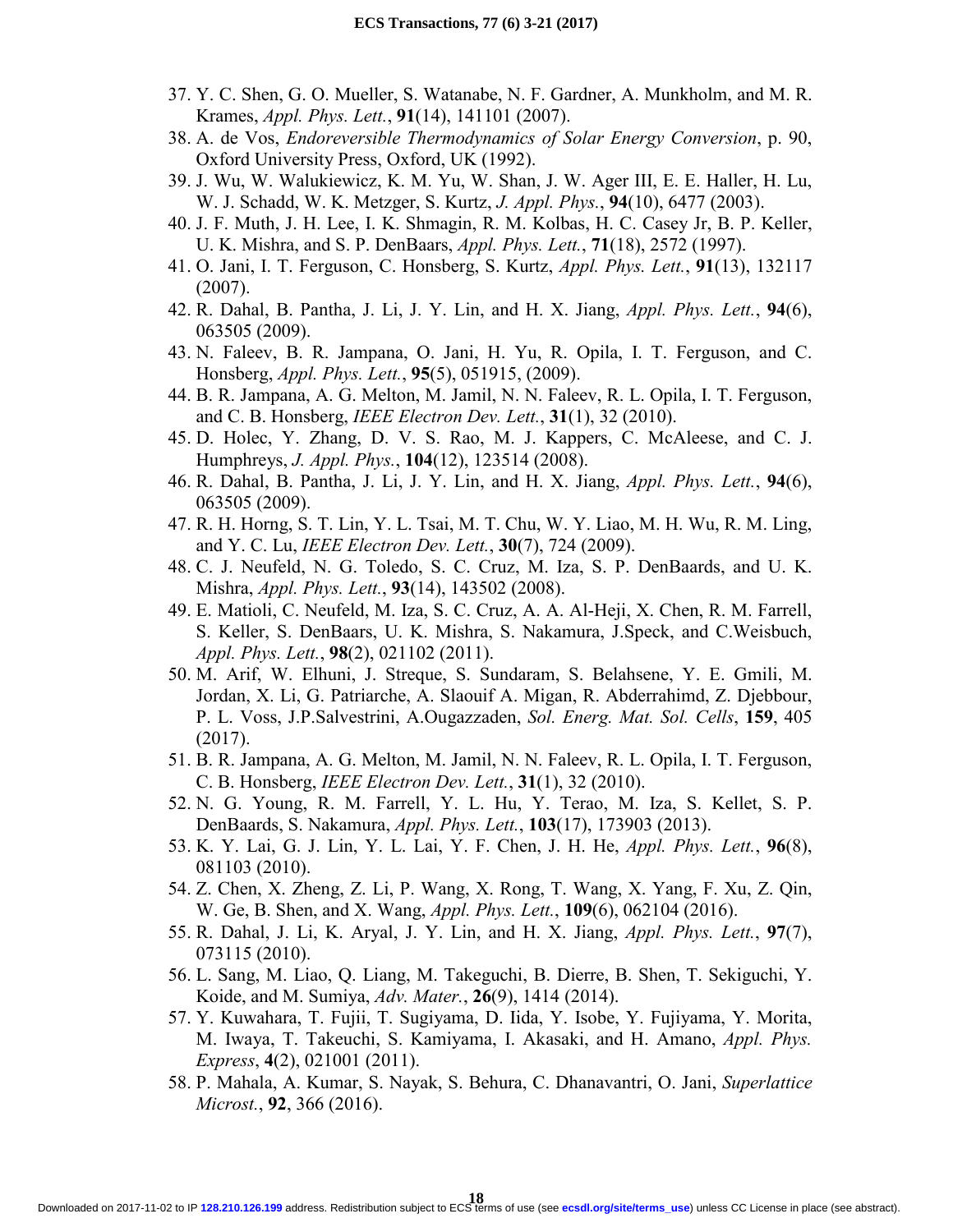- 59. K. T. Chern, N. P. Allen, T. A. Ciarkowski, O. A. Laboutin, R. E. Welser, and L. J. Guido, *Mater. Sci. Semicond. Process.*, **55**, 2 (2016).
- 60. S. Hassan, Humaira, and M. Asghar, *IEEE conf. ICCSN* (2010).
- 61. J. Millan, P. Godignon, X. Perpina, A.P. Tomas, and J. Rebollo, *IEEE Trans. Power Electron.,* **29,** 5 (2013).
- 62. U. K. Mishra, P. Parikh, and Y.F. Wu, *Proc. IEEE*, **90**, 6 (2002).
- 63. H. Ishida, R. Kajitani, Y. Kinoshita, H. Umeda, S. Ujita, M. Ogava, K. Tanaka, T. Morita, S. Tamura, M. Ishida and T. Ueda, *IEEE conf. IEDM* (2016).
- 64. N. Ikeda, Y. Niiyama, H. Kambayashi, Y. Sato, T. Nomura, S. Kato, and S. Yoshida, *Proc. IEEE*, **97**, 7 (2010).
- 65. Y. Wu, M. J. Mitos, M. L. Moore, and S. Heikman, *IEEE Electron Device Lett.*, **29**, 8 (2008).
- 66. W. Saito, T. Nitta, Y Kakiuchi, Y. Saito, K. Tsuda, I. Omura, and M. Yamaguchi, *IEEE Electron Device Lett.*, **29**, 1 (2008).
- 67. X. Huang, Z. Liu. Q. Li, and F. C. Lee, *IEEE Trans. Power Electron.*, **29**, 5 (2014).
- 68. D. Reusch, and J. Strydom, *IEEE conf. APEC* (2014).
- 69. M. Lu, G. G. Zhang, K. Fu, G. H. Yu, D. Su, and J. F. Hu, *Energ. Convers. Manage*., **52**, 4 (2011).
- 70. E. B. Treidel, O. Hilt, R. Zhytnytska, A. Wentzel, C. Meliani, J. Wurfl, and G. Trankle, *IEEE Electron Device Lett.*, **33**, 3 (2012).
- 71. Y. Huang, X. Duan, Y. Cui, and C. M. Lieber, *Nano Letters*, **2**, 2 (2002).
- 72. J. Gassmann, P. Watson, L. Kehias, and G. Henry, *IEEE conf. MTT-S* (2007).
- 73. T. Dietl, H. Ohno, F. Matsukura, J. Cibert, and D. Ferrand, *Science*, **287**(5455), 1019 (2000).
- 74. M. Schilfgaarde and O. Mryasov, *Physical Review B*, **63**(23), 233205, (2001).
- 75. G. Das, B. Rao, P. Jena and Y. Kawazoe, *Computational materials science*, **36**(1), 84 (2006).
- 76. B. Rao and P. Jena, *Phys. Rev. Lett.*, **89**(18), 185504 (2002).
- 77. M. Kane, M. Strassburg, A. Asghar, W. Fenwick, J. Senawiratne, Q. Song, C. Summers, Z. Zhang, N. Dietz, and I. T. Ferguson, *Materials Science and Engineering B*, **126**(2), 230 (2006).
- 78. V. Dierolf, I. Ferguson and J Zavada, *Rare Earth and Transition Metal Doping of Semiconductor Materials: Synthesis, Magnetic Properties and Room Temperature Spintronics*, p. 342 (2016).
- 79. J. Kim, A. Ionescu, R. Mansell, I. Farrer, F. Oehler, C. Kinane, J. Cooper, N. Steinke, S. Langridge, R. Stankiewicz and C. Humphreys, R. Cowburn, S. Homles and C. Barnes, *J. Appl. Phys.*, **121**(4), 043904 (2017).
- 80. Z. Zhou, H. Wang, Z. Yang, Z. Ai, L. Guo and C. Liu, *J. Alloys and Compounds*, **658**, 800 (2016).
- 81. S. Gupta, Z. Tahir, A. Melton, E. Malguth, H. Yu, Z. Liu, X. Liu, J. Schwartz, and I. Ferguson, *Journal of Applied Physics*, **110**(8), 083920 (2011).
- 82. S. Dhar, L. Pérez, O. Brandt, A. Trampert, K. Ploog, J. Keller and B. Beschoten, *Physical Review B*, **72**(24), 245203 (2005).
- 83. K. Hoang, *physica status solidi (RRL)-Rapid Research Letters*, **10**(12), 915 (2016).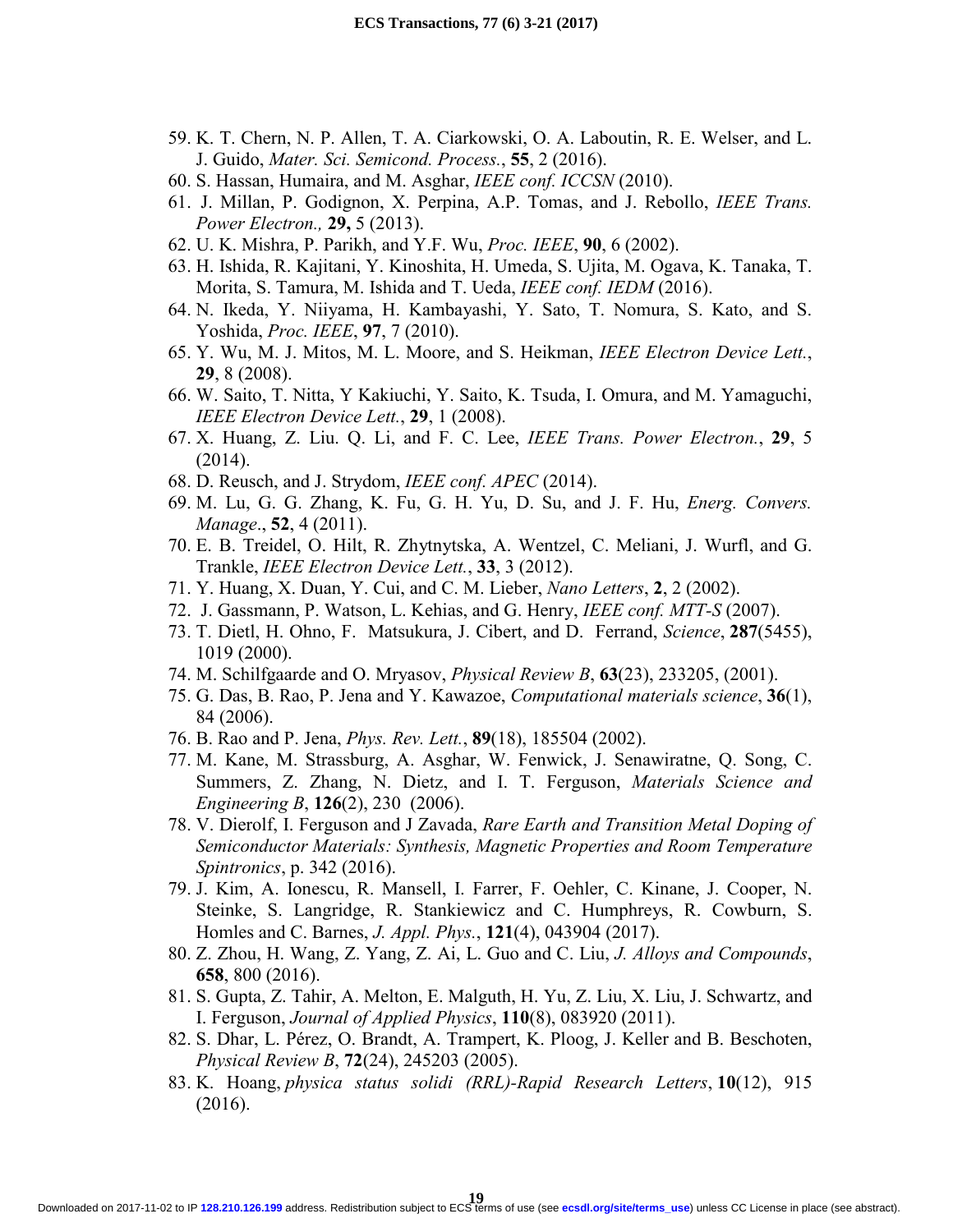- 84. F. Lo, C. Huang, K. Chou, J. Guo, H. Liu, V. Ney, A. Ney, S. Shvarkov, S. Pezzagna, D. Reuter, C. Chia, M. Chern, A. Wieck and J. Massies, *Journal of Applied Physics*, **116**(4), 043909 (2014).
- 85. H. Sekiguchi, S. Nishikawa, T. Imanishi, K. Ozaki, K. Yamane, H. Okada, K. Kishino and A. Wakahara, *Jap. J. Appl. Phys*, **55**(5S), 05FG07 (2016).
- 86. V. Dierolf, I. Ferguson and J. Zavada, *Rare Earth and Transition Metal Doping of Semiconductor Materials: Synthesis, Magnetic Properties and Room Temperature Spintronics*, p. 298 (2016).
- 87. V. Dierolf, I. Ferguson and J. Zavada, *Rare Earth and Transition Metal Doping of Semiconductor Materials: Synthesis, Magnetic Properties and Room Temperature Spintronics*, p. 268 (2016).
- 88. S. Dhar, O. Brandt, M. Ramsteiner, V. Sapega and K. Ploog, *Phys. Rev. Lett.*, **94**(3), 037205 (2005).
- 89. Y. Kong, L. Liu, S. Xia, Y. Diao, H. Wang and M. Wang, *Optical and quantum electronics*, **48**(11), 493 (2016).
- 90. N. Kaleemullah, S. Ramsubramanian, R. Mohankumar, S. Munawar Basha, M. Rajagopalan and J. Kumar, *Solid State Communications*, **249**, 7 (2017).
- 91. X. Gao, B. Man, C. Zhang, J. Leng, Y. Xu, Q. Wang, M. Zhang and Y. Meng, *Journal of Alloys and Compounds*, **699**, 596 (2016).
- 92. B. Roul, M. Rajpalke, T. Bhat, M. Kumar, A. Kalghatgi, S. Krupanidhi, N. Kumar and A. Sundaresan. *Appl. Phys. Lett.*, **99**(16), 162512 (2011).
- 93. N. Lu, I. T. Ferguson, *Semicond. Sci. Technol.*, **28**(7), 074023 (2013).
- 94. I. Johnson, W. T. Choate, and A. Davidson, *Technology and Opportunities in U.S. Industry*, BCS Inc., Laurel, MD (2008).
- 95. E. N. Hurwitz, M. Asghar, A. Melton, B. Kucukgok, L. Su, M. Orocz, M. Jamil, N. Lu, I. T. Ferguson, *J. Electron. Mater.*, **40**(5), 513 (2011).
- 96. B. Kucukgok, B. Wang, A.G. Melton, N. Lu, I. T. Ferguson, *Phys. Status Solidi (c)*, **11**(3-4), 894 (2014).
- 97. C. W. Wu, Y. R. Wu, *J. Appl. Phys.*, **116**(10), 103707 (2014).
- 98. A. Sztein, H. Ohta, J. Sonoda, A. Ramu, J. E. Bowers, S. P. DenBaars, and S. Nakamura, *Appl. Phys. Express*, **2**(11), 111003 (2009).
- 99. S. Yamaguchi, R. Izaki, N. Kaiwa, and A. Yamamoto, *Appl. Phys. Lett.*, **86**(25), 252102 (2005).
- 100.N. Kaiwa, M. Hoshino, T. Yaginuma, R. Izaki, S. Yamaguchi, and A. Yamamoto, *Thin Solid Films*, **515**(10), 4501 (2007).
- 101.A. AlShaikhi and G. P. Srivastava, *Phys. Rev. B*, **76**(19), 195205 (2007).
- 102.H. H. Huang, I. L. Lu, and Y. R. Wu, *Phys. Status Solidi (a)*, **208**(7), 1562 (2011).
- 103.S. Yamaguchi, R. Izaki, N. Kaiwa, S. Sugimura, and A. Yamamoto, *Appl. Phys. Lett*., **84**(24), 5344 (2004).
- 104.A. Sztein, H. Ohta, J. E. Bowers, S. P. DenBaars, and S. Nakamura, *J. Appl. Phys*., **110**(12), 123709 (2011).
- 105.B. Kucukgok, X.Wu, X. Wang, Z. Liu, I. T. Ferguson, and N. Lu, *AIP Advances*, **6**(2), 025305 (2016).
- 106.W. Liu and A. A. Balandin, *J. Appl. Phys*., **97**(7), 073710 (2005).
- 107.A. Sztein, *J. Appl. Phys*., **113**(18), 183707 (2013).